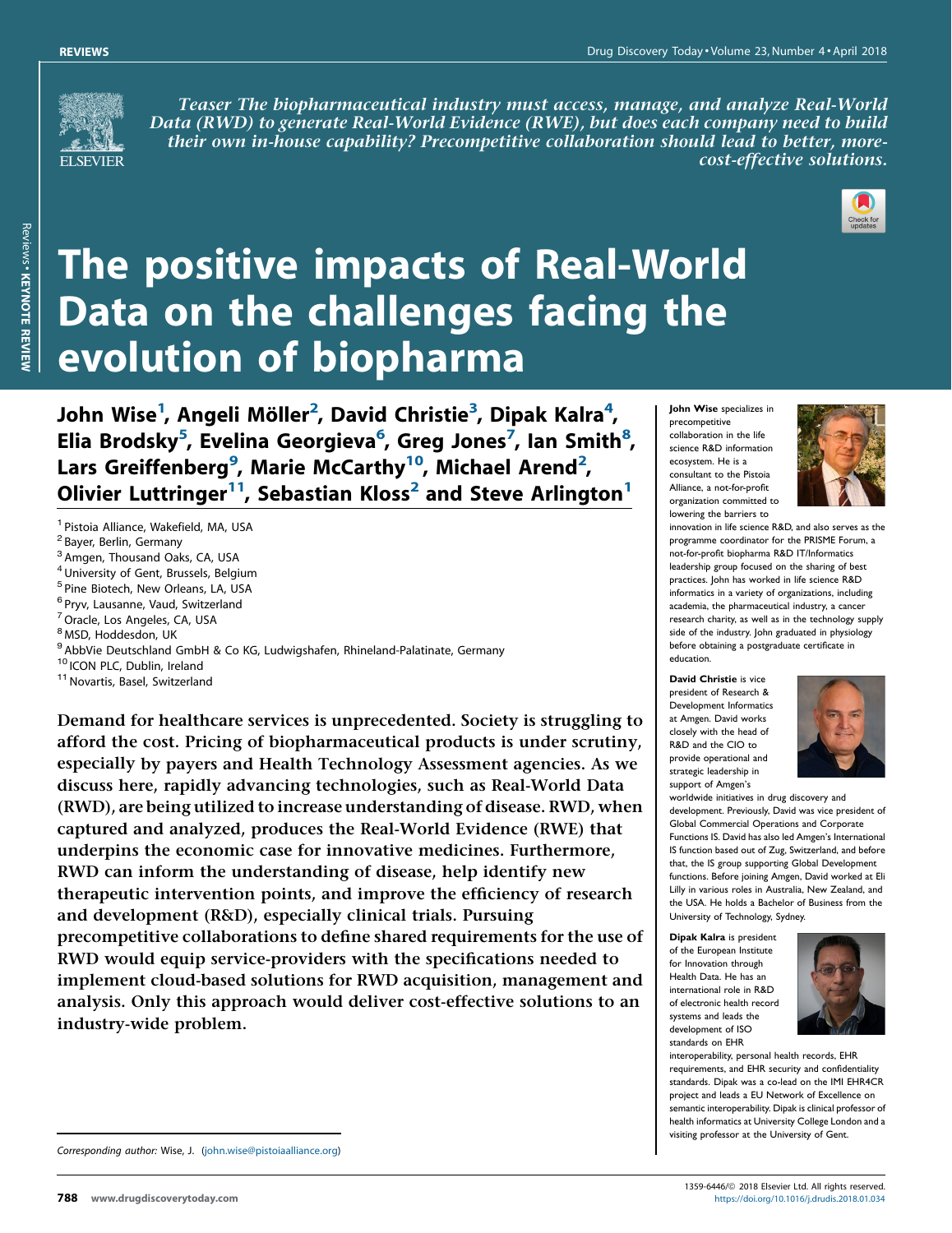#### Introduction

According to The National Institute on Aging, 'The dramatic increase in average life expectancy during the 20th century ranks as one of society's greatest achievements' [\[1\]](#page-12-0). Vaccination is considered the most-successful and cost-effective medical intervention ever introduced [\[2\]](#page-12-0). Antibiotics (although emerging resistance trends are worrying) have made previously serious infections trivial and have made routine surgery safe. Biopharmaceutical industry products have been key to eliminating some diseases and are now treating many previously fatal diseases as chronic conditions. Yet, this success of the biopharmaceutical industry brings its own challenges. An increasing global population, an increasing life expectancy, and consequent percentage of older people, an increasing supply of advanced scientific and medical technologies, and an increased understanding of the causes and potential treatment of disease, are all creating an unpresented demand for treatments. In the 21st Century, society is struggling to afford these growing healthcare costs and the ever-expanding pharmacopeia on offer from the biopharmaceutical Industry.

All the key stakeholders in the healthcare system (i.e., patients, prescribers, providers, payers, developers, medicines regulators, health technology assessment agencies, governments, and the biopharmaceutical industry) need to recognize this. The biopharmaceutical industry must adapt rapidly to this existential truth. By 2030, the world population will be >8 billion. The population of India ( $\sim$ 1.5 billion) will have overtaken that of China ( $\sim$ 1.4 billion), while the population of Indonesia will have grown to  $\sim$ 300 million ([www.populationpyramid.net/](http://www.populationpyramid.net/)). Urbanization will increase; approximately 80% of the population will live in cities with a concomitant increase in HONDAs (hypertensive, obese, noncompliant, diabetic, and asthmatic) as well as other diseases, such as schizophrenia. Furthermore, between 2015 and 2030, the number of people in the world aged 60 years or over is projected to grow by 56% to 1.4 billion [\[3\]](#page-12-0), with a consequent increase in the incidence of the diseases of old age, such as the costly and devastating dementias.

In 2015, USA healthcare expenditure increased by 5.8% to reach US\$3.2 trillion or 17.8% of its GDP [\(www.cms.gov/](http://www.cms.gov/research-statistics-data-and-systems/statistics-trends-and-reports/nationalhealthexpenddata/nationalhealthaccountshistorical.html) [research-statistics-data-and-systems/statistics-trends-and-reports/](http://www.cms.gov/research-statistics-data-and-systems/statistics-trends-and-reports/nationalhealthexpenddata/nationalhealthaccountshistorical.html) [nationalhealthexpenddata/nationalhealthaccountshistorical.](http://www.cms.gov/research-statistics-data-and-systems/statistics-trends-and-reports/nationalhealthexpenddata/nationalhealthaccountshistorical.html) [html\)](http://www.cms.gov/research-statistics-data-and-systems/statistics-trends-and-reports/nationalhealthexpenddata/nationalhealthaccountshistorical.html) while total prescription drug spending increased by 9% to US\$324 billion ([www.cms.gov/research-statistics-data-and](http://www.cms.gov/research-statistics-data-and-systems/statistics-trends-and-reports/nationalhealthexpenddata/nhe-fact-sheet.html)[systems/statistics-trends-and-reports/nationalhealthexpenddata/](http://www.cms.gov/research-statistics-data-and-systems/statistics-trends-and-reports/nationalhealthexpenddata/nhe-fact-sheet.html) [nhe-fact-sheet.html\)](http://www.cms.gov/research-statistics-data-and-systems/statistics-trends-and-reports/nationalhealthexpenddata/nhe-fact-sheet.html). By 2020, USA healthcare expenditure is projected to reach 19.8% of GDP [\(http://healthaffairs.org/blog/](http://healthaffairs.org/blog/2011/07/28/u-s-health-spending-projected-to-grow-5-8-percent-annually/) [2011/07/28/u-s-health-spending-projected-to-grow-5-8-percent](http://healthaffairs.org/blog/2011/07/28/u-s-health-spending-projected-to-grow-5-8-percent-annually/)[annually/\)](http://healthaffairs.org/blog/2011/07/28/u-s-health-spending-projected-to-grow-5-8-percent-annually/) and, according to a QuintilesIMS report, annual growth in the prescription drugs bill is expected to increase somewhere between 4% and 7% per annum up to 2021 [\[4\].](#page-12-0) Indeed, some projections have forecast healthcare consuming up to 25% of US GDP by 2030 ([http://khn.org/morning-breakout/dr00039364/\)](http://khn.org/morning-breakout/dr00039364/). By comparison, USA Government figures reveal that defence spending is anticipated to be around 3.8% of GDP by 2020 ([www.usgovernmentspending.com/defense\\_spending\)](http://www.usgovernmentspending.com/defense_spending). The projections for Europe are similar. For example, in 2014, according to World Bank figures, the EU average expenditure on healthcare was approximately 10% of GDP, with France and Germany each expending approximately 11% ([https://data.worldbank.org/](https://data.worldbank.org/indicator/SH.XPD.TOTL.ZS) [indicator/SH.XPD.TOTL.ZS](https://data.worldbank.org/indicator/SH.XPD.TOTL.ZS)).

As a national example, in 2015, the National Health Service (NHS) in England cost approximately £116 billion ([www.nhs.uk/](http://www.nhs.uk/NHSEngland/thenhs/about/Pages/overview.aspx) [NHSEngland/thenhs/about/Pages/overview.aspx](http://www.nhs.uk/NHSEngland/thenhs/about/Pages/overview.aspx)) or, according to World Bank figures, approximately 9% of the UK's GDP. In 2010– 2011, its drugs bill was £13 billion, and in 2014–2015 it was £15.5 billion [\[5\],](#page-12-0) an increase of 19%. In 2011, the NHS drugs bill accounted for just 11% of the overall NHS budget; in 2016, that figure had risen to 15% and 'with a series of new and high-cost medicines due to become available in the next 12 months, senior figures have warned that urgent action is need to control the bill if other areas of care are not to suffer' [\[6\]](#page-12-0).

It is self-evident that an inexorable increase in the costs of drugs would become at some point unsustainable. However, as a paper by researchers at Pfizer points out, 'excessive restrictions on the use of pharmaceuticals run counter to achieving a high performing health care system because they can result in the unintended consequence of increasing long-term costs and limiting investments in the research and development of future treatments and cures' [\[7\]](#page-12-0). New drugs might need to be accompanied by new diagnostics and be optimally delivered within redesigned care pathways to achieve their maximum benefit and to be demonstrably cost-effective. The increasing costs of the drugs bill can only be accommodated if the use of these drugs can be shown to reduce overall costs elsewhere (e.g., by decreasing the number of workingdays lost both to patients and their carers, or decreasing patientdays spent in hospital) [\[8\].](#page-12-0) Society needs better tools to evaluate these downstream benefits: RWD and its derivative RWE provide the key to unlock this potential. The technical terms used in this review are defined in [Table](#page-2-0) 1.

# Key drug development concepts

The Duke-Margolis Center published a report in 2017 entitled A Framework For Regulatory Use Of Real-World Evidence [\[9\]](#page-12-0) that defines very carefully the terms RWD and RWE. RWD are 'data relating to patient health status and/or the delivery of health care routinely collected from a variety of sources', including electronic Health Records (EHRs), administrative and claims data, captured directly in the course of an observational study, from sources of patient-generated information outside of clinical settings (e.g., in-home monitoring devices and wearable technologies), and in patient registries. It can also include contextual metrics not typically considered in routine clinical practice, such as environmental exposures and socioeconomic indicators. Importantly and interestingly, this definition does not preclude the incorporation of routinely collected data in traditional randomized clinical trials.

RWE is 'evidence derived from RWD through the application of research methods. For regulatory applications, RWE can further be defined as clinical evidence regarding the use and potential benefits or risks of a medical product derived from analysis of RWD. RWE is not simply 'anecdotes' based on RWD – it involves data curation, validation, and standardization to ensure that the data themselves are adequately fit-for-purpose. It requires thoughtful study designs to assess the effects of the treatments on the outcomes of interest, and an understanding of the context in which the treatments are used.'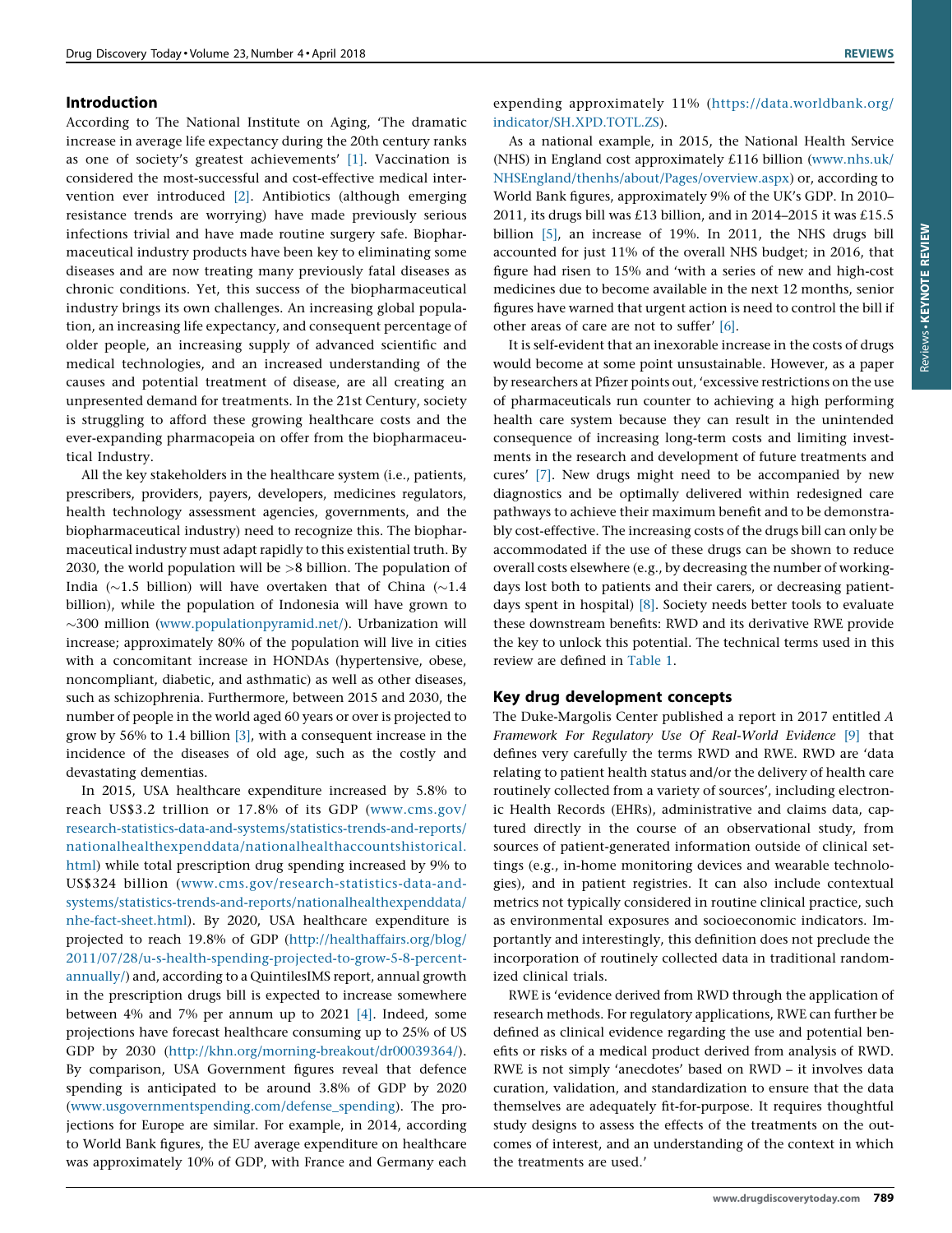Reviews

KEYNOTE

**REVIEW** 

<span id="page-2-0"></span>

| Term                                  | <b>Definition</b>                                                                                                                                                                                                                                                                                                                                                                                                                                                                                                                                                    | Website                                                                                                     |  |
|---------------------------------------|----------------------------------------------------------------------------------------------------------------------------------------------------------------------------------------------------------------------------------------------------------------------------------------------------------------------------------------------------------------------------------------------------------------------------------------------------------------------------------------------------------------------------------------------------------------------|-------------------------------------------------------------------------------------------------------------|--|
| Adaptive pathways                     | A scientific concept for medicine development and data generation that allows<br>for early and progressive patient access to a medicine                                                                                                                                                                                                                                                                                                                                                                                                                              | www.ema.europa.eu/ema/index.jsp?<br>curl=pages/regulation/general/<br>general_content_000601.jsp            |  |
| App                                   | An application, especially as downloaded by a user to a mobile device                                                                                                                                                                                                                                                                                                                                                                                                                                                                                                | https://en.oxforddictionaries.com/<br>definition/app                                                        |  |
| Artificial Intelligence (AI)          | A branch of computer science dealing with the simulation of intelligent<br>behavior in computers.                                                                                                                                                                                                                                                                                                                                                                                                                                                                    | www.merriam-webster.com/dictionary/<br>artificial%20intelligence                                            |  |
| <b>Biostatistics</b>                  | Statistical processes and methods applied to the collection, analysis, and<br>interpretation of biological data and especially data relating to human biology,<br>health, and medicine                                                                                                                                                                                                                                                                                                                                                                               | www.merriam-webster.com/dictionary/<br>biostatistics                                                        |  |
| <b>CDISC</b>                          | A global, nonprofit organization that develops data standards to streamline<br>clinical research and enable connections to healthcare, empowering the<br>valuable information offered by patients participating in research studies<br>around the world                                                                                                                                                                                                                                                                                                              | www.cdisc.org/system/files/all/<br>CDISC_Brochure.pdf                                                       |  |
| Clinical development                  | A collective term encapsulating the myriad details and extensive time required<br>to test a potential therapy in humans. Typically considered as three sequential<br>phases: Phase 1 to test safety and dosage and requiring several months and 20-<br>100 volunteers; Phase 2 to test efficacy and adverse effects: requiring several<br>months to 2 years and up to up to several hundred patients with the disease;<br>and Phase 3 to test efficacy and monitor adverse reactions and requiring 1-4<br>years and up to several thousand patients with the disease | www.fda.gov/ForPatients/Approvals/<br>Drugs/ucm405622.htm                                                   |  |
| Companion diagnostic                  | A medical device, often an in vitro device, which provides information that is<br>essential for the safe and effective use of a corresponding drug or biological<br>product                                                                                                                                                                                                                                                                                                                                                                                          | www.fda.gov/MedicalDevices/<br>ProductsandMedicalProcedures/<br>InVitroDiagnostics/ucm407297.htm            |  |
| Cyber security                        | Measures taken to protect a computer or computer system (as on the Internet)<br>against unauthorized access or attack                                                                                                                                                                                                                                                                                                                                                                                                                                                | www.merriam-webster.com/dictionary/<br>cybersecurity                                                        |  |
| Disease model                         | An animal or cells displaying all or some of the pathological processes that are<br>observed in the actual human or animal disease. Studying disease models aids<br>understanding of how the disease develops and testing potential treatment<br>approaches                                                                                                                                                                                                                                                                                                          | www.nature.com/subjects/<br>disease-model                                                                   |  |
| Drug discovery                        | The process through which potential new medicines are identified. It involves a<br>range of scientific disciplines, including biology, chemistry, and pharmacology                                                                                                                                                                                                                                                                                                                                                                                                   | www.nature.com/subjects/<br>drug-discovery                                                                  |  |
| Epidemiology                          | The study of the distribution and determinants of health-related states or<br>events (including disease), and the application of this study to the control of<br>diseases and other health problems                                                                                                                                                                                                                                                                                                                                                                  | www.who.int/topics/epidemiology/en/                                                                         |  |
| European Medicines Agency             | A decentralized agency of the European Union (EU) responsible for the scientific<br>evaluation, supervision, and safety monitoring of medicines in the EU                                                                                                                                                                                                                                                                                                                                                                                                            | www.ema.europa.eu/ema/index.jsp?<br>curl=pages/about_us/ document_<br>listing/document_listing_000426.jsp∣= |  |
| Farr Institute                        | A UK-wide research collaboration involving 21 academic institutions and health<br>partners in England, Scotland and Wales. Publicly funded by a consortium of ten<br>organizations led by the Medical Research Council, the Institute is committed to<br>delivering high-quality, cutting-edge research using 'big data' to advance the<br>health and care of patients and the public                                                                                                                                                                                | www.farrinstitute.org/about/who-we-are                                                                      |  |
| Fitbit                                | A device that contains a 3D motion sensor that accurately tracks your calories<br>burned. steps taken, distance traveled, and sleep quality                                                                                                                                                                                                                                                                                                                                                                                                                          | www.collinsdictionary.com/<br>submission/10039/Fitbit                                                       |  |
| Food and Drug<br>Administration (FDA) | A federal agency in the US Department of Health and Human Services<br>established to regulate the release of new foods and health-related products                                                                                                                                                                                                                                                                                                                                                                                                                   | www.thefreedictionary.com/FDA                                                                               |  |
| Genomic data                          | Data derived from 'a branch of biotechnology concerned with applying the<br>techniques of genetics and molecular biology to the genetic mapping and DNA<br>sequencing of sets of genes or the complete genomes of selected organisms,<br>with organizing the results in databases, and with applications of the data (as in<br>medicine or biology)                                                                                                                                                                                                                  | www.merriam-webster.com/<br>dictionary/genomics                                                             |  |
| Genomics                              | The large-scale study of groups of genes                                                                                                                                                                                                                                                                                                                                                                                                                                                                                                                             | www.nature.com/scitable/definition/<br>genomics-126                                                         |  |
| Genomics England                      | A company set up and owned by the UK Department of Health to run the<br>100,000 Genomes Project, which aims to sequence 100,000 genomes from NHS<br>patients with a rare disease and their families, and patients with cancer                                                                                                                                                                                                                                                                                                                                        | https://en.wikipedia.org/wiki/<br>Genomics_England                                                          |  |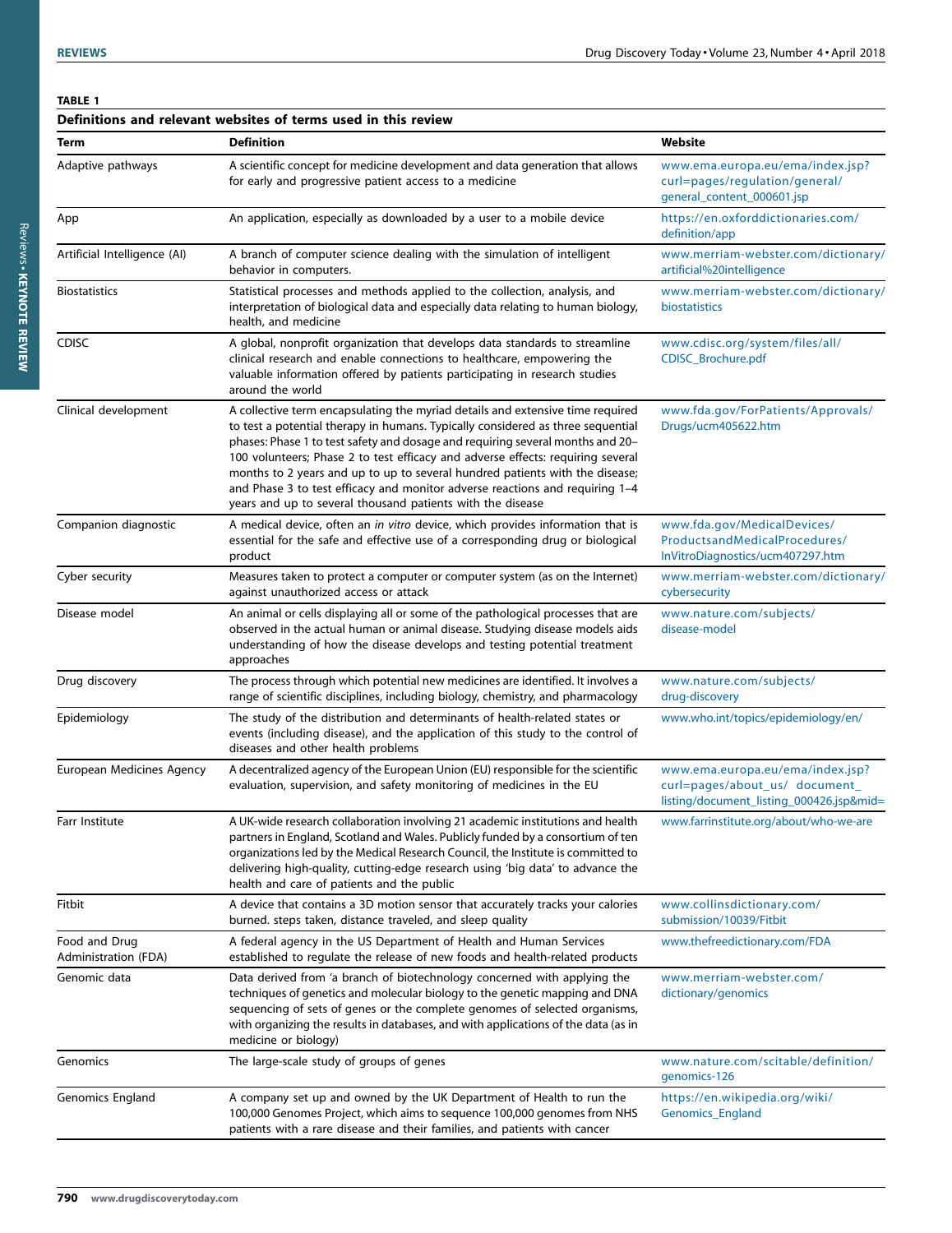## TABLE 1 (Continued )

| <b>IADLE I (CONTINUED)</b><br>Term                          | <b>Definition</b>                                                                                                                                                                                                                                                                                                                                                                                         | Website                                                                                                                                                                 |  |
|-------------------------------------------------------------|-----------------------------------------------------------------------------------------------------------------------------------------------------------------------------------------------------------------------------------------------------------------------------------------------------------------------------------------------------------------------------------------------------------|-------------------------------------------------------------------------------------------------------------------------------------------------------------------------|--|
| GxP                                                         | A general term for Good Practice quality guidelines and regulations. The titles of<br>these good practice guidelines usually begin with 'Good' and end in 'Practice',<br>with the specific practice descriptor in between. Three most commonly-used<br>GxPs in the pharmaceutical industry are: Good Laboratory Practices (GLP), Good<br>Manufacturing Practices (GMP), and Good Clinical Practices (GCP) | https://regulatory.usc.edu/consulting/<br>resources/drugs/gxps/                                                                                                         |  |
| Health economics                                            | An applied field of study that allows for the systematic and rigorous<br>examination of problems faced in promoting health                                                                                                                                                                                                                                                                                | www.jhsph.edu/departments/<br>international-health/global-<br>health-masters-degrees/master-<br>of-health-science-in-health-<br>economics/what-is-health-economics.html |  |
| Health informatics                                          | The interdisciplinary study of the design, development, adoption, and<br>application of IT-based innovations in healthcare services delivery,<br>management, and planning                                                                                                                                                                                                                                 | www.himss.org/health-<br>informatics-defined                                                                                                                            |  |
| <b>Innovative Medicines</b><br>Initiative (IMI)             | Europe's largest public-private initiative aiming to speed up the development of<br>better and safer medicines for patients                                                                                                                                                                                                                                                                               | www.imi.europa.eu/                                                                                                                                                      |  |
| Mendelian randomization                                     | A statistical technique used by genetic epidemiologists to determine causal<br>effects, for instance whether a biomarker actually influences disease risk, or<br>whether it is just a statistical association                                                                                                                                                                                             | https://biology.stackexchange.com/<br>questions/3171/what-is-mendelian-<br>randomization-and-how-is-it-used-<br>to-infer-causality-in-epidem/3184                       |  |
| Metabolomics                                                | Refers to the systematic identification and quantification of the small-molecule<br>metabolic products (the metabolome) of a biological system (cell, tissue, organ,<br>biological fluid, or organism) at a specific point in time                                                                                                                                                                        | www.nature.com/subjects/metabolomics                                                                                                                                    |  |
| National Health Service<br>(NHS)                            | The UK's healthcare service available to all, regardless of wealth. With the<br>exception of some charges, such as prescriptions, optical services, and dental<br>services, the NHS in England remains free at the point of use for all UK residents                                                                                                                                                      | www.nhs.uk/NHSEngland/thenhs/<br>about/Pages/overview.aspx                                                                                                              |  |
| National Institute for Health<br>and Care Excellence (NICE) | The UK's Health Technology Agency, whose role is to improve outcomes for<br>people using the NHS and other public health and social care services                                                                                                                                                                                                                                                         | www.nice.org.uk/about/what-we-do                                                                                                                                        |  |
| Natural language processing                                 | The automatic (or semiautomatic) processing of human language                                                                                                                                                                                                                                                                                                                                             | www.cl.cam.ac.uk/teaching/2002/<br>NatLangProc/revised.pdf                                                                                                              |  |
| Outcomes research                                           | Seeks to understand the end results of particular healthcare practices and<br>interventions                                                                                                                                                                                                                                                                                                               | www.hopkinsmedicine.org/gim/<br>research/method/outcomes.html                                                                                                           |  |
| Pathophysiology                                             | The physiology of abnormal states; specifically: the functional changes that<br>accompany a particular syndrome or disease                                                                                                                                                                                                                                                                                | www.merriam-webster.com/<br>dictionary/pathophysiology                                                                                                                  |  |
| Patient Registry                                            | An organized system that uses observational study methods to collect uniform<br>data (clinical and other) to evaluate specified outcomes for a population defined<br>by a particular disease, condition, or exposure, and that serves a predetermined<br>scientific, clinical, or policy purpose(s)                                                                                                       | www.ncbi.nlm.nih.gov/<br>books/NBK164514/                                                                                                                               |  |
| Personalized medicine                                       | An ambiguous term that could be misinterpreted to imply that treatments and<br>preventions are being developed uniquely for each individual                                                                                                                                                                                                                                                               | https://ghr.nlm.nih.gov/primer/<br>precisionmedicine/<br>precisionyspersonalized                                                                                        |  |
| Pharmacoeconomics                                           | The branch of economics that uses cost-benefit, cost-effectiveness, cost-<br>minimization, cost-of-illness, and cost-utility analyses to compare<br>pharmaceutical products and treatment strategies                                                                                                                                                                                                      | www.ncbi.nlm.nih.gov/<br>pubmed/16120204                                                                                                                                |  |
| Pharmacoepidemiology                                        | The study in real conditions and on large populations, of the use, effectiveness<br>and risk of drugs                                                                                                                                                                                                                                                                                                     | www.ncbi.nlm.nih.gov/<br>pubmed/27476308                                                                                                                                |  |
| Pharmacometrics                                             | The science that quantifies drug, disease, and trial information to aid efficient<br>drug development and/or regulatory decisions                                                                                                                                                                                                                                                                         | www.fda.gov/AboutFDA/Centers<br>Offices/OfficeofMedicalProducts<br>andTobacco/CDER/ucm167032.htm                                                                        |  |
| Pharmacovigilance                                           | The science and activities relating to the detection, assessment, understanding,<br>and prevention of adverse effects or any other drug-related problem                                                                                                                                                                                                                                                   | www.who.int/medicines/areas/<br>quality_safety/safety_efficacy/<br>pharmvigi/en/                                                                                        |  |
| Phenomics                                                   | The use of large-scale approaches to study how genetic instructions from a<br>single gene or the whole genome translate into the full set of phenotypic traits<br>of an organism                                                                                                                                                                                                                          | www.nsf.gov/bio/pubs/reports/<br>phenomics_workshop_report.pdf                                                                                                          |  |
| Precision medicine                                          | Identifying which approaches will be effective for which patients based on<br>genetic, environmental, and lifestyle factors                                                                                                                                                                                                                                                                               | https://ghr.nlm.nih.gov/primer/<br>precisionmedicine/definition                                                                                                         |  |
| Proteomics                                                  | The study of the structure and function of proteins, including the way they work<br>and interact with each other inside cells                                                                                                                                                                                                                                                                             | www.cancer.gov/publications/<br>dictionaries/cancer-terms/def/proteomics                                                                                                |  |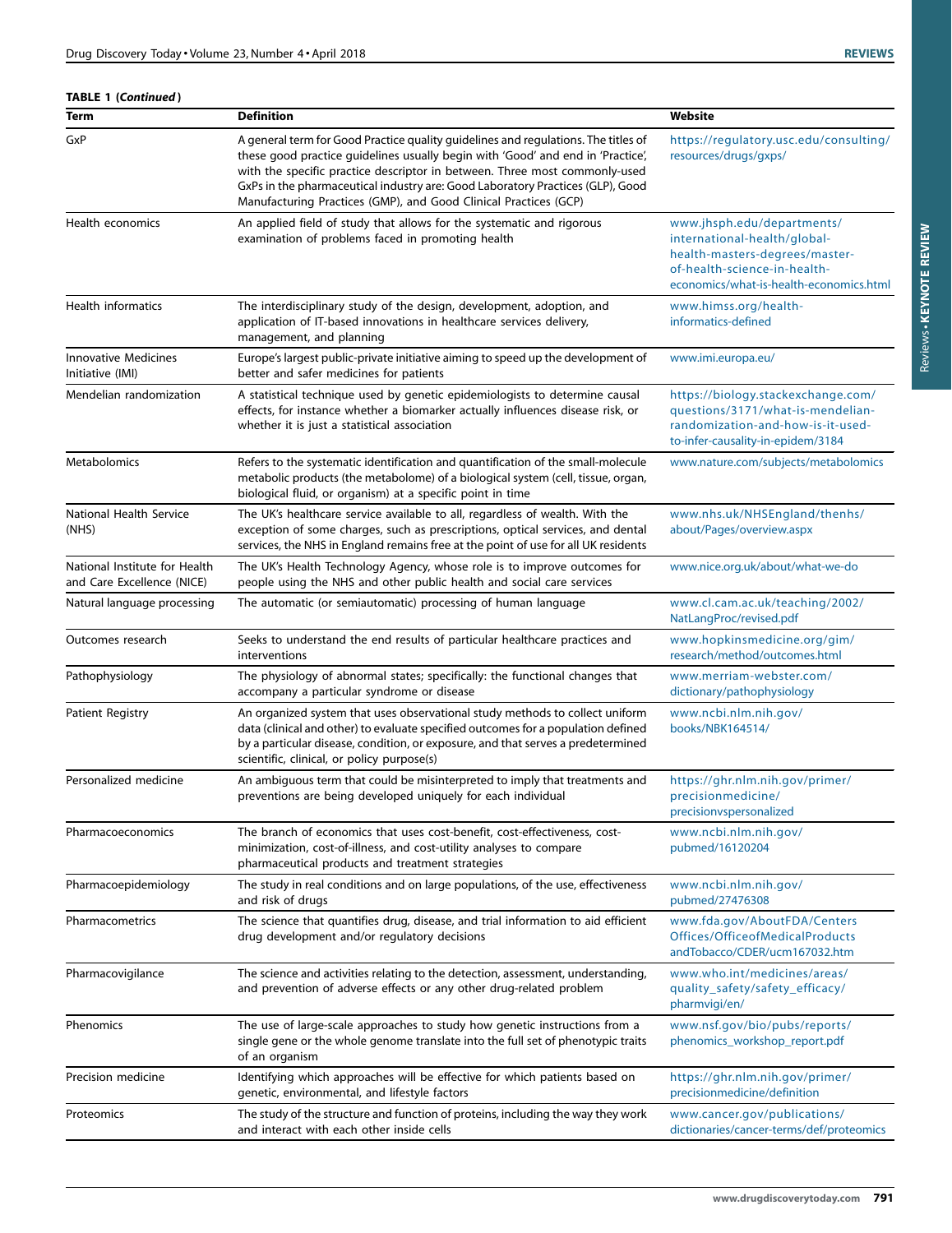#### TABLE 1 (Continued )

| <b>Term</b>                           | <b>Definition</b>                                                                                                                                                                                                                                                                                                                                                                                                                                                                                                                                                                    | Website                                                                                              |
|---------------------------------------|--------------------------------------------------------------------------------------------------------------------------------------------------------------------------------------------------------------------------------------------------------------------------------------------------------------------------------------------------------------------------------------------------------------------------------------------------------------------------------------------------------------------------------------------------------------------------------------|------------------------------------------------------------------------------------------------------|
| Quality-adjusted life year<br>(QALYS) | A measure of the state of health of a person or group in which the benefits, in<br>terms of length of life, are adjusted to reflect the quality of life. One QALY is<br>equal to 1 year of life in perfect health. QALYs are calculated by estimating the<br>years of life remaining for a patient following a particular treatment or<br>intervention and weighting each year with a quality-of-life score (on a 0-1<br>scale). They are often measured in terms of the person's ability to carry out the<br>activities of daily life, and freedom from pain and mental disturbance | www.nice.org.uk/glossary?letter=q                                                                    |
| Quantitative systems<br>pharmacology  | An approach to translational medicine that combines computational and<br>experimental methods to elucidate, validate, and apply new pharmacological<br>concepts to the development and use of small-molecule and biologic drugs                                                                                                                                                                                                                                                                                                                                                      | www.ema.europa.eu/docs/en_GB/<br>document_library/Presentation/<br>2012/04/WC500126724.pdf           |
| R                                     | A language and environment for statistical computing and graphics                                                                                                                                                                                                                                                                                                                                                                                                                                                                                                                    | www.r-project.org/about.html                                                                         |
| <b>RCTs</b>                           | A study in which several similar people are randomly assigned to two (or more)<br>groups to test a specific drug, treatment, or other intervention. One group (the<br>experimental group) has the intervention being tested, the other (the<br>comparison or control group) has an alternative intervention, a dummy<br>intervention (placebo) or no intervention at all                                                                                                                                                                                                             | www.nice.org.uk/glossary?letter=r                                                                    |
| <b>RWD</b>                            | Data relating to patient health status and/or the delivery of healthcare routinely<br>collected from a variety of sources                                                                                                                                                                                                                                                                                                                                                                                                                                                            | https://healthpolicy.duke.edu/<br>sites/default/files/atoms/files/rwe<br>white_paper_2017.09.06.pdf  |
| <b>RWE</b>                            | Evidence derived from RWD through the application of research methods. For<br>regulatory applications, RWE can further be defined as clinical evidence<br>regarding the use and potential benefits or risks of a medical product derived<br>from analysis of RWD                                                                                                                                                                                                                                                                                                                     | https://healthpolicy.duke.edu/<br>sites/default/files/atoms/files/<br>rwe_white_paper_2017.09.06.pdf |
| Social listening                      | The analysis of comments and images that people put online and into the<br>public domain (e.g., on Twitter or Facebook or on specialist blogs or forums)                                                                                                                                                                                                                                                                                                                                                                                                                             | www.aqr.org.uk/glossary/<br>social-listening                                                         |
| <b>Statistics</b>                     | The practice or science of collecting and analyzing numerical data in large<br>quantities, especially for the purpose of inferring proportions in a whole from<br>those in a representative sample                                                                                                                                                                                                                                                                                                                                                                                   | https://en.oxforddictionaries.<br>com/definition/statistics                                          |
| Stratified medicine                   | Identifying subgroups of patients with distinct mechanisms of disease or<br>particular responses to treatments                                                                                                                                                                                                                                                                                                                                                                                                                                                                       | www.mrc.ac.uk/research/<br>initiatives/stratified-medicine/                                          |

Key concepts relevant to the interpretation of clinical evidence are 'efficacy', 'effectiveness', and 'outcomes'. These terms have distinct and very different meanings in the contemporary biopharmaceutical industry. Efficacy refers to the extent to which a drug does more good than harm in randomized, controlled trials where the patients are carefully selected and monitored. Effectiveness refers to the extent to which a drug does more good than harm in real life where patients are not so narrowly selected, are treated in every-day practice, might have comorbidities, likely consume concomitant medication, and often are not closely monitored. Outcomes are 'measures of the end result of what happens to patients as a consequence of their encounter(s) with the healthcare system' [\[10\]](#page-12-0) and provide an instrument for the analysis and publication of the results of delivered care, and provide the opportunity to compare and contrast the effectiveness of different therapeutic approaches (e. g., drugs of the same class but from competing pharmaceutical companies).

Understanding these differences, especially the importance of patient outcomes, is central to addressing the current challenges facing the industry, not least of which is improving the productivity of its R&D. 'Pharma is developing drugs that bring incremental benefits, but at a premium price. This has given rise to the debate between the providers and payers—what is the value of the extra benefit?' [\[11\]](#page-12-0).

# Key challenges

The challenge for society is twofold: to understand and acknowledge the contribution that the biopharmaceutical industry makes to population well-being and to encourage a business environment that supports the investment in, and the adoption of, innovative therapeutics. By contrast, the challenge for the biopharmaceutical industry is quickly and efficiently to discover and develop therapeutics that provide value; that is, the therapeutics must meet critical unmet patient needs at a cost that society can afford. Furthermore, the biopharmaceutical industry needs to communicate the unique, market-differentiating value of its therapeutics in a clear and compelling manner such that they will be used and reimbursed.

For biopharma to overcome this challenge, it needs to have the appropriate data, methodologies, and expertise to exploit that data, such that it can assess and communicate the value of its therapeutics. Biopharma must find ways to reduce the silos between its own internal disciplines that are involved in the generation of value evidence. Management must create an alignment of interests and structures to support collaboration between these disciplines such as drug discovery, clinical development, pharmacometrics, biostatistics, health economics and outcomes research, epidemiology, and IT.

Another challenge for biopharma is that the term 'value' might mean different things to different stakeholders. For example,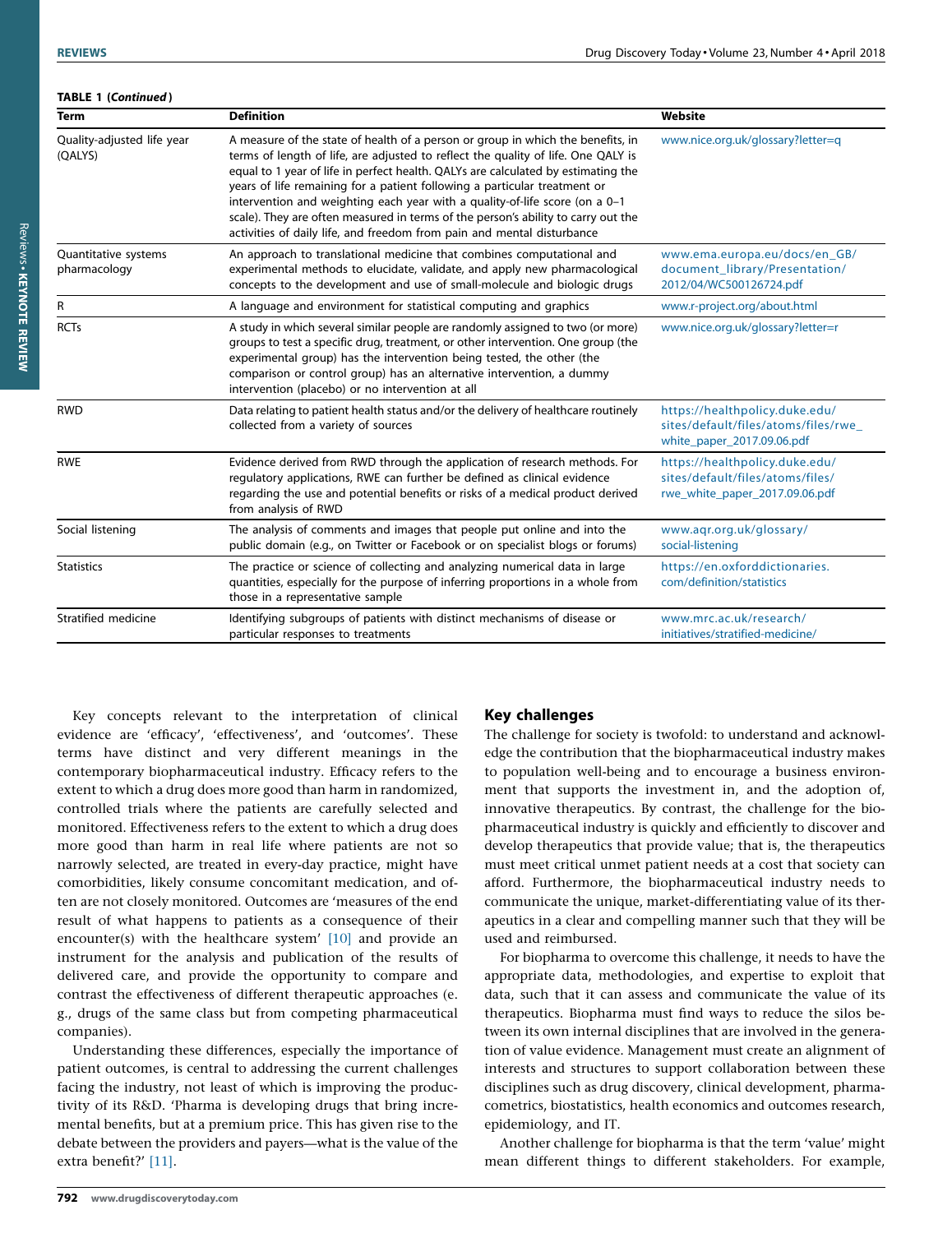'value' perceived as important by the regulatory agency for a therapeutic for a disease in a child, might not be the value that is being sought by the patient's parent carer. Outcomes and endpoints might be defined differently by different stakeholders for different clinical scenarios. For example, the parents of a child with advanced cancer might assess drug safety risks differently from regulators; wearable sensors might identify novel measures of Parkinson's disease control that favor different drugs over those assessed using classical measures. A richer evidence base and moreopen dialog are needed if society is to become more patientcentered in its authorization of innovative therapies. This phenomenon underlines the need for biopharma to grasp the challenge of the relevant framing of medical needs, and to get access to the relevant data, analytics, and the cross-functional skills to convert these data into knowledge for decision-making at the right point in time during development.

The challenge for the regulatory agencies is to enhance the current regulatory paradigm for demonstrating that a drug is safe and effective. This uses the well-established methodology [\[12\]](#page-12-0) of the different phases of clinical trials carried out sequentially and taking many years (say  $\sim$ 10). However, this approach is too slow, too costly, and is no longer fit for purpose. As Peter Huber wrote in his seminal paper The Digital Future of Molecular Medicine: Rethink-ing FDA Regulation [\[13\],](#page-12-0) the current regulatory agency approach 'reflects obsolete policies and rules put into place to regulate ignorance, not knowledge . . . '

Regulatory agencies are charged with not only protecting public health, but also advancing public health ([www.fda.gov/](http://www.fda.gov/AboutFDA/WhatWeDo/#mission) [AboutFDA/WhatWeDo/#mission](http://www.fda.gov/AboutFDA/WhatWeDo/#mission)). They are by nature conservative, but if they are to advance public health, to allow patients timely, cost-effective access to promising therapies to address unmet medical needs, then they will need to adapt. The Medicines and Healthcare products Regulatory Agency (MHRA)'s early access to medicines scheme (EAMS) appears such a positive evolution ([www.gov.uk/guidance/apply-for-the-early-access-to-medicines](http://www.gov.uk/guidance/apply-for-the-early-access-to-medicines-scheme-eams)[scheme-eams](http://www.gov.uk/guidance/apply-for-the-early-access-to-medicines-scheme-eams)) and the European Medicines Agency's 'adaptive pathways . . . to improve timely access for patients to new medicines' ([www.ema.europa.eu/ema/index.jsp?curl=pages/](http://www.ema.europa.eu/ema/index.jsp?curl=pages/regulation/general/general_content_000601.jsp) [regulation/general/general\\_content\\_000601.jsp\)](http://www.ema.europa.eu/ema/index.jsp?curl=pages/regulation/general/general_content_000601.jsp) could be the 'preferred approach in the future' according to Hans-Georg Eichler of the EMA [\[14\].](#page-12-0) In the USA, the 21st Century Cures Act (2016) established new expedited product development programs for Regenerative Medicine Advanced Therapy and Breakthrough Devices and, in October 2017, the US Food and Drug Administration (FDA) published its Draft Guidance for Industry on the Break-through Devices Program [\[15\]](#page-12-0). Furthermore, the Commissioner of the FDA, Scott Gottleib, commented on the importance of 'Model-Informed Drug Development' and how the FDA has been working collaboratively to build the 'expertise and infrastructure necessary to advance the development of these state-of-the-art modeling and simulation technologies' ([www.fda.gov/NewsEvents/Speeches/](http://www.fda.gov/NewsEvents/Speeches/ucm578381.htm) [ucm578381.htm](http://www.fda.gov/NewsEvents/Speeches/ucm578381.htm)) for improved regulatory decision making.

The challenge for the healthcare system is choice, for healthcare systems will continue to be cost-constrained as advances in science, technology and medicine offer increasing opportunities for useful, but not necessarily affordable, therapeutic interventions in an increasingly aging and needy society. The healthcare system will have to ration its resources, but it should do so in a

transparent and demonstrably equitable way. As such, the demonstration of the value of a therapeutic in the real-world setting is important and the healthcare system needs to be able to collect and interpret the relevant RWD/RWE in an accurate and publicly accessible way.

A key objective for healthcare systems is to create a 'closed loop' system for the patients in their care. As written in the 21 st Century Cures Discussion Document Summary of January 27, 2015 . . . 'The discovery, development, and delivery process is a cycle, meaning that data captured and analysed on the delivery side informs new discoveries and better, more targeted solutions for patients' [\[16\].](#page-12-0) As such, all healthcare interventions, such as doctor visits, prescriptions issued and dispensed, medical devices deployed (including unique device identifier data [\[17\]\)](#page-12-0), laboratory tests, hospital visits, and so on, should all be captured. Such information would enable health systems to create more-efficient services and to optimize health outcomes better. Furthermore, there is a rich clinical data set (e.g., 'patient reported outcomes, clinician reported outcomes, observer reported outcomes and performance outcomes' [\[18\]\)](#page-12-0) that can be used for assessing the clinical value of products.

Healthcare systems would then be able to connect and indeed enrich these data sources and be in a position to compare and contrast different therapies in specific populations, and to be able to calculate the downstream cost savings of early interventions with the concomitant contractual and pricing implications for the biopharmaceutical industry.

This task is at best challenging, and becomes even more challenging if drug-unrelated factors (e.g., patient location and consequent environmental factors) are contributing to the responses to the drug and the subsequent outcomes. As David Houle et al. comment [\[19\]](#page-12-0) 'Phenotypic variation is produced through a complex web of interactions between genotype and environment . . . and our ability to characterize phenomes the full set of phenotypes of an individual — lags behind our ability to characterize genomes. Phenomics should be recognized and pursued as an independent discipline to enable the development and adoption of high-throughput and high-dimensional phenotyping'.

#### What is the impact of these challenges on biopharma?

To address these and other challenges, each biopharmaceutical company must invest, either internally or externally, individually or collaboratively, in the knowledge, tools, and expertise of capturing, accessing, managing, and analyzing RWD and also the essential disciplines of health economics and outcomes research, pharmacoeconomics, pharmacoepidemiology, pharmacometrics, and quantitative systems pharmacology, with its underlying systems of modeling and simulation to derive convincing, standardsbased RWE.

## Health technology assessment

To assist in the determination and selection of those therapies that have effectiveness, are safe, and provide value, Health Technology Assessment (HTA) agencies have been established in many countries and indeed regions. The WHO defines HTA as [\[20\]](#page-12-0) ' . . . the systematic evaluation of properties, effects and/or impacts of health technologies and interventions. It covers both the direct,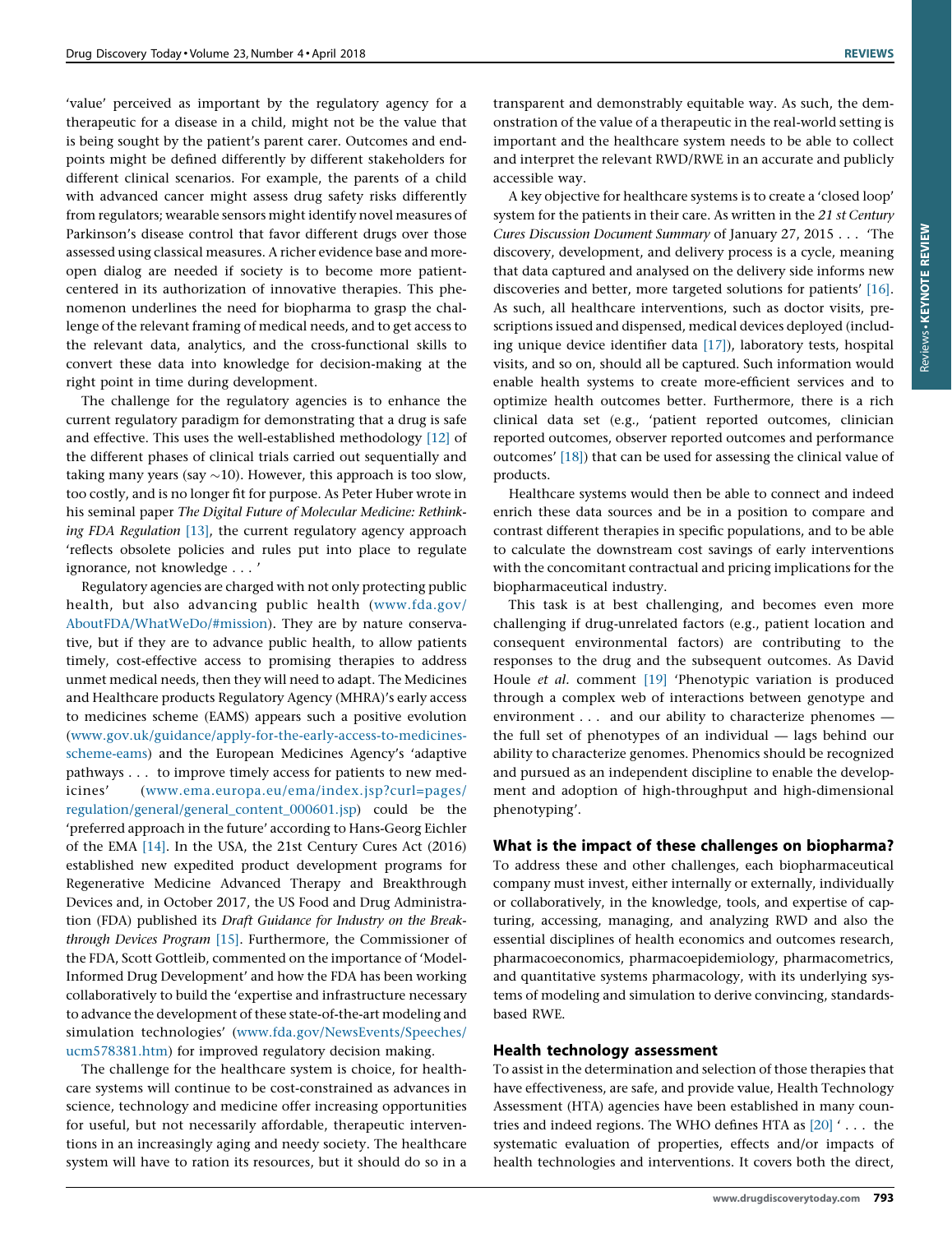intended consequences of technologies and interventions and their indirect, unintended consequences.'

The work of these HTAs can be illustrated by the National Institute for Health and Care Excellence (NICE; the HTA in England and Wales). NICE measures the merit of a medical intervention using a unit called the 'quality adjusted life year' (QALY). This metric is intended to provide a way of comparing the costs and benefits of sometimes very different technologies in different conditions. It does this by looking at the gains to the quality of life and life expectancy. This way of comparing different interventions provides insight into the impact of introducing a new treatment on the ability of the NHS to maintain the services it already provides. However, use of this tool is not without criticism [\[21\]](#page-12-0). One such criticism is that the healthy individuals who ascribe value to states of illness might ascribe a value that is very different from the patients' valuations of treatments (including health gains, adverse effects, or avoided health losses), which are the economic evaluations with which society should be concerned.

Currently, NICE advises to support the use of new therapies within a worth of up to £20,000–30,000 per QALY [\[22\].](#page-12-0) However, in April 2017, this was supplemented by the 'Budget Impact Test' ([www.nice.org.uk/about/what-we-do/our-programmes/nice](http://www.nice.org.uk/about/what-we-do/our-programmes/nice-guidance/nice-technology-appraisal-guidance/budget-impact-test)[guidance/nice-technology-appraisal-guidance/budget-impact](http://www.nice.org.uk/about/what-we-do/our-programmes/nice-guidance/nice-technology-appraisal-guidance/budget-impact-test)[test\)](http://www.nice.org.uk/about/what-we-do/our-programmes/nice-guidance/nice-technology-appraisal-guidance/budget-impact-test), which can significantly accelerate approvals for therapies with a cost per QALY of less than £10,000. 'The aim is to provide quicker access for patients to the most cost-effective new treatments'. For biopharma successfully to embrace this opportunity, it is clear that it must have a good understanding of, and ability to manage, the relevant RWD and its associated RWE.

## The Fourth Hurdle

The biopharmaceutical industry needs not only to obtain regulatory approval for a new therapy, by demonstrating that it is safe, effective, and can be manufactured with appropriate quality (three well-recognized hurdles), but also to show that the potential new therapy provides more value for the same money or the same value for less money. Improvement is needed in the processes of this regulatory–value paradigm. According to DiMassi [\[23\]](#page-12-0), it already costs >US\$2.5 billion to bring a drug to market(including the costs of those drugs that fail). The additional effort of overcoming the fourth hurdle [\[24\]](#page-12-0) (of demonstrating the value of a therapeutic to the many different HTAs, with their many different assessment methodologies) will only add to this cost. Clearly, any additional costs and time delays will have a negative impact on investment in innovation and, as such, constrain the availability of new therapies for unmet patient needs. However, it should be noted that, just because one HTA forms its opinion, it does not mean that another HTA will form the same opinion.

An interesting review was undertaken by the Heron Group [\[25\]](#page-12-0), which compared the reasons for recommendation and rejection of drugs made by four different HTA systems [NICE, Scottish Medicines Consortium (SMC), Canadian Agency for Drugs and Technologies in Health (CADTH) and Australian Pharmaceutical Benefits Advisory Committee (PBAC)]. Of 73 HTA submissions analyzed, 44 incidents of conflicting guidance between the four appraising bodies were identified. It was noted that the main area of conflict between the decisions of the different HTA agencies related to the economic analysis.

These many and different HTAs enforce an exacting exercise on the biopharmaceutical industry. The establishment of EUnetHTA ([www.eunethta.eu/about-us](http://www.eunethta.eu/about-us)) 'to create an effective and sustainable network for HTA across Europe . . . to help developing reliable, timely, transparent and transferable information to contribute to HTAs in European countries' is a voluntary attempt to address some of these issues. It is as yet unclear how countries will balance a European-level HTA decision-making process with national assessments of comparative value within their own health systems.

# The new regulatory approval–reimbursement paradigm

The key to this new paradigm is RWD and its derivative, RWE. The data are typically derived from electronic systems used in healthcare delivery, patient registry information, genomics data, data contained within medical devices, and/or in tracking the patient experience during care, including in their own homes. Some key points about RWD include: (i) RWD are being generated with rapidly increasing velocity, volume, and variety (but are often noisy, unstructured, and of poor quality); (ii) RWD are needed by all healthcare stakeholders to identify gaps in healthcare systems and to understand drug value in target populations; (iii) the right RWD need to be identified, generated, and captured to provide relevant information about therapeutic performance; (iv) RWD accessibility, quality, linkages, and analytical methods need to be considered carefully to ensure study validity and to define pathways for data usage in product labeling and reimbursement decisions; (v) RWD need sophisticated infrastructure to support analysis to ensure the validity of the resultant RWE and to answer the most critical questions being asked by all stakeholders; and (vi) RWE evidentiary standards can vary between stakeholders.

All the stakeholders in the biopharmaceutical and healthcare industries are eager to mine RWD to create RWE that might provide insights that can enhance the scientific understanding of disease, drive down the cost of therapeutics, and enhance patient safety. Biopharmaceutical companies can exploit RWE to generate advantage across the value chain, because RWE informs the design of therapies (e.g., drugs with companion diagnostics) and the associated clinical trials to address those opportunities. RWE will be the cornerstone of value-based pricing that is redefining the basis of competition and market access and the defence of market position.

#### RWD and clinical trials

#### Randomized clinical trials

Randomized clinical trials (RCTs), or explanatory trials, generally measure efficacy; that is, the benefit a treatment produces under ideal conditions, often using carefully defined subjects in a research clinic and aims primarily to further scientific knowledge [\[26\]](#page-12-0).

RWD can inform the design of RCTs both from a scientific perspective (e.g., what might be measured?) and a logistical perspective (where can we find the patients to participate in the trial?). For example, if one wanted to test a candidate therapy to address a specific medical need one would need to identify potential subjects with that need, perhaps in a specific age group, with inclusion and/or exclusion criteria based on medical history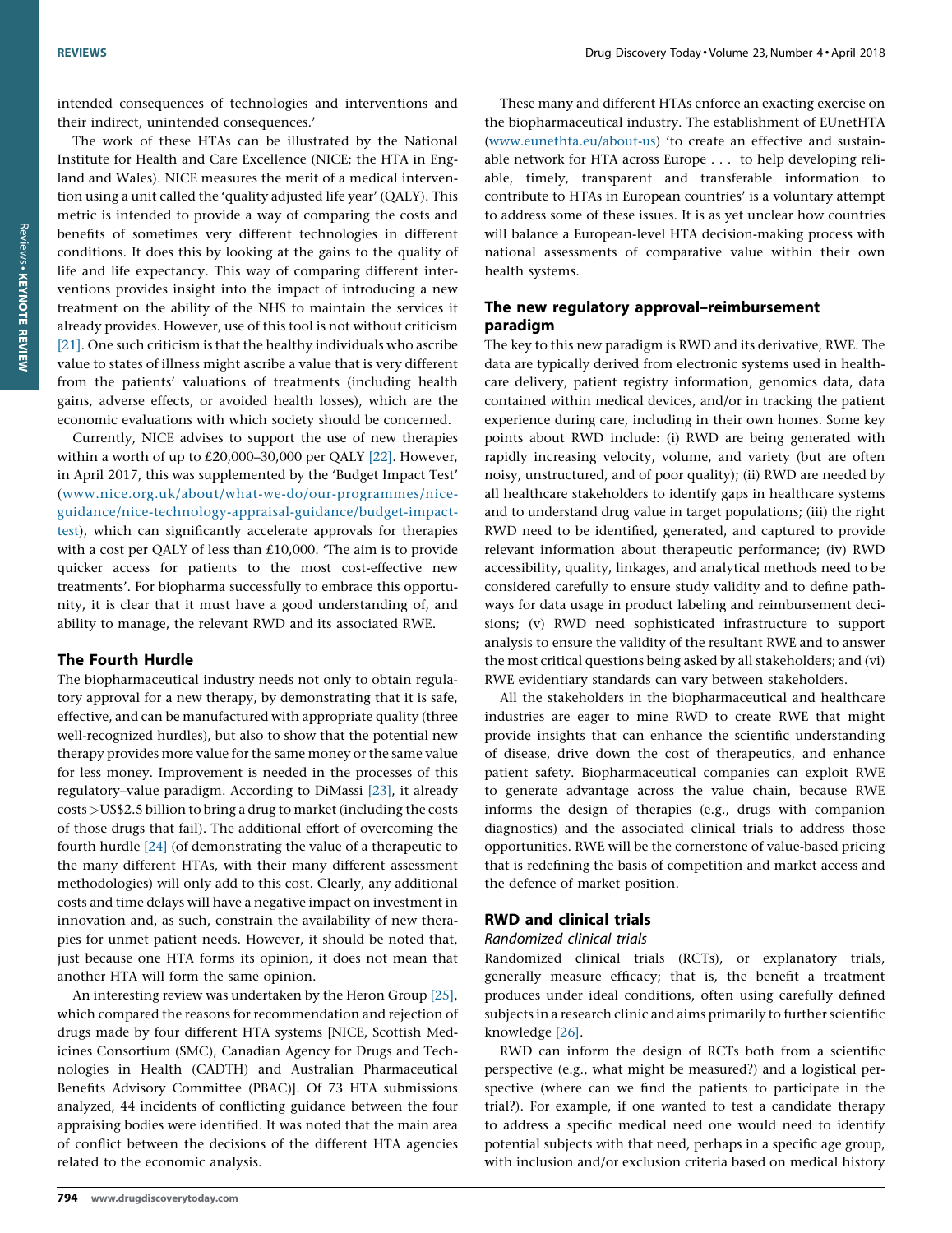and current medication, and with specific biomarkers within target ranges.

#### Pragmatic clinical trials

Pragmatic trials [\[27\]](#page-12-0) measure effectiveness (i.e., the benefit the treatment produces in routine clinical practice). The design of a pragmatic trial reflects the variations between patients that occur in real clinical practice and aims to inform choices between treatments. To ensure generalizability, pragmatic trials should represent the patients to whom the treatment will be applied.

Many healthcare decision-makers are developing policies that allow the integration of evidence from pragmatic trials and RWD [\[28\].](#page-12-0) For example, many study arms would be required if using RCTs to assess the effectiveness of combinations of treatment. It would take 32 different study arms to examine all the possible combinations of just five treatments. Such an approach would make the costs prohibitive. 'Platform trials' allow multiple treatments to be evaluated simultaneously and 'offer flexible features such as dropping treatments for futility, declaring one or more treatments superior, or adding new treatments to be tested during the course of a trial' [\[29\].](#page-12-0) This is just one area where RWD can contribute [\[30\]](#page-12-0).

The Innovative Medicines Initiative (IMI)'s project EH4CR ([www.ehr4cr.eu](http://www.ehr4cr.eu)) has been instrumental in demonstrating the value of the reuse of health data for research. Its sustainability model is in the European Institute for Innovation through Health Data ([www.i-hd.eu](http://www.i-hd.eu)) [\[31–33\]](#page-12-0). A list of IMI projects relevant to a discussion of the role of RWD in the contemporary biopharmaceutical industry is provided in [Box](#page-8-0) 1.

#### RWD and pharmacoepidemiology

Pharmacoepidemiology is a well-established discipline and can be described as a bridge science spanning both pharmacology and epidemiology and can be defined as the application of epidemiological methods to pharmacological issues [\(www.pharmacoepi.org/](http://www.pharmacoepi.org/about.cfm) [about.cfm](http://www.pharmacoepi.org/about.cfm)). The discipline studies the utilization and effects of drugs in large numbers of patients. The increasing availability of RWD increases the utility of, and the focus on, this discipline. It can provide an estimate of the probability of beneficial effects, or indeed adverse effects, in populations. Other research questions relating to drug use could benefit from using epidemiological methodology.

Considerable research is being invested in pharmacoepidemiology. One such example is the IMI's project on Pharmacoepidemiological Research on Outcomes of Therapeutics (IMI PROTECT; [www.imi-protect.eu/about.shtml\)](http://www.imi-protect.eu/about.shtml). Pharmacovigilance can be considered as a subdiscipline of pharmacoepidemiology; the European Union-Adverse Drug Reaction project (EU-ADR) [\[34\]](#page-12-0) explored the understanding of adverse drug reactions by integrative mining of clinical records and biomedical knowledge. This work led to the establishment of the EU-ADR Alliance, which is a 'collaboration Framework that has the goal of running studies and answering drug safety questions with the use of extracted data from multiple European privately and publicly owned Electronic Healthcare Records (eHR) databases'.

#### RWD and disease taxonomy

A new and more-precise understanding of diseases, through molecular medicine, has a profound impact on how we relate therapeutic interventions to clinical endpoints. An important determinant of how RWE is produced and interpreted is the way in which we classify diseases.

Taxonomy is the practice and science of classification, typically considered in the context of biology (e.g., the Linnaean system for classifying living organisms). In medical practice, taxonomy often refers to the International Classification of Diseases (ICD), a system established more than 100 years ago that the WHO uses to track disease incidence, and physicians use as a basis for standardized diagnoses. Better classification of disease will lead to better, quicker, and more-precise diagnoses and treatments.

Improved understanding of the molecular make-up of diseases, associated with clinical data on individual patients, could drive the development of a 'new taxonomy' that would define diseases by their underlying molecular causes and other factors in addition to their traditional physical signs and symptoms [\[35\].](#page-12-0)

A report commissioned by the US National Research Council [\[36\]](#page-12-0) recommends the construction of a new data network that would improve biomedical research by enabling scientists to access patients' information during treatment while still protecting patients' rights. This would allow the marriage of molecular research and clinical data at the point of care, as opposed to research information continuing to reside primarily in academia. RWD, including medical histories, environmental exposures, and treatment outcomes of individual patients, enriched with metabolomics, genomics, and proteomics provide a rich source of information to inform disease taxonomies.

#### RWD and quantitative systems pharmacology

One of the important emerging methodologies is quantitative systems pharmacology (QSP). QSP is an umbrella term for modeling approaches that integrate a mathematical representation of the biological system with pharmacological information about a drug of interest to facilitate improved understanding of human drug responses. QSP is intended to help identify and validate targets, reveal possible biomarkers, support drug design, inform dose and regimen selection, and help proactively identify responders and nonresponders. QSP is a powerful translational science tool; although it is very promising, it needs quantitative patient data.

However, RWE, derived from RWD, is currently mainly providing contextual input, with qualitative insights into disease, epidemiological patterns, and effects of treatment. In the future, one can anticipate more-quantitative data sets coming directly from patients through electronic devices, mainly from wearables (e.g., the IMI RADAR-CNS project). Such data will increase significantly what can be done with RWD, because this type of data is quantitative and can be used for modeling and simulation in complex disease models. Both preclinical and clinical pharmacology require this kind of data for QSP modeling.

#### RWD and precision medicine

The practice of medicine is moving from classifying (and then treating) patients according to coarse-grained and traditionally defined diseases to a stratified medicine, or cohort-based medicine (or more commonly but somewhat misleadingly called 'personalized medicine') approach, which is based on identifying subgroups of patients with distinct mechanisms of disease, or particular responses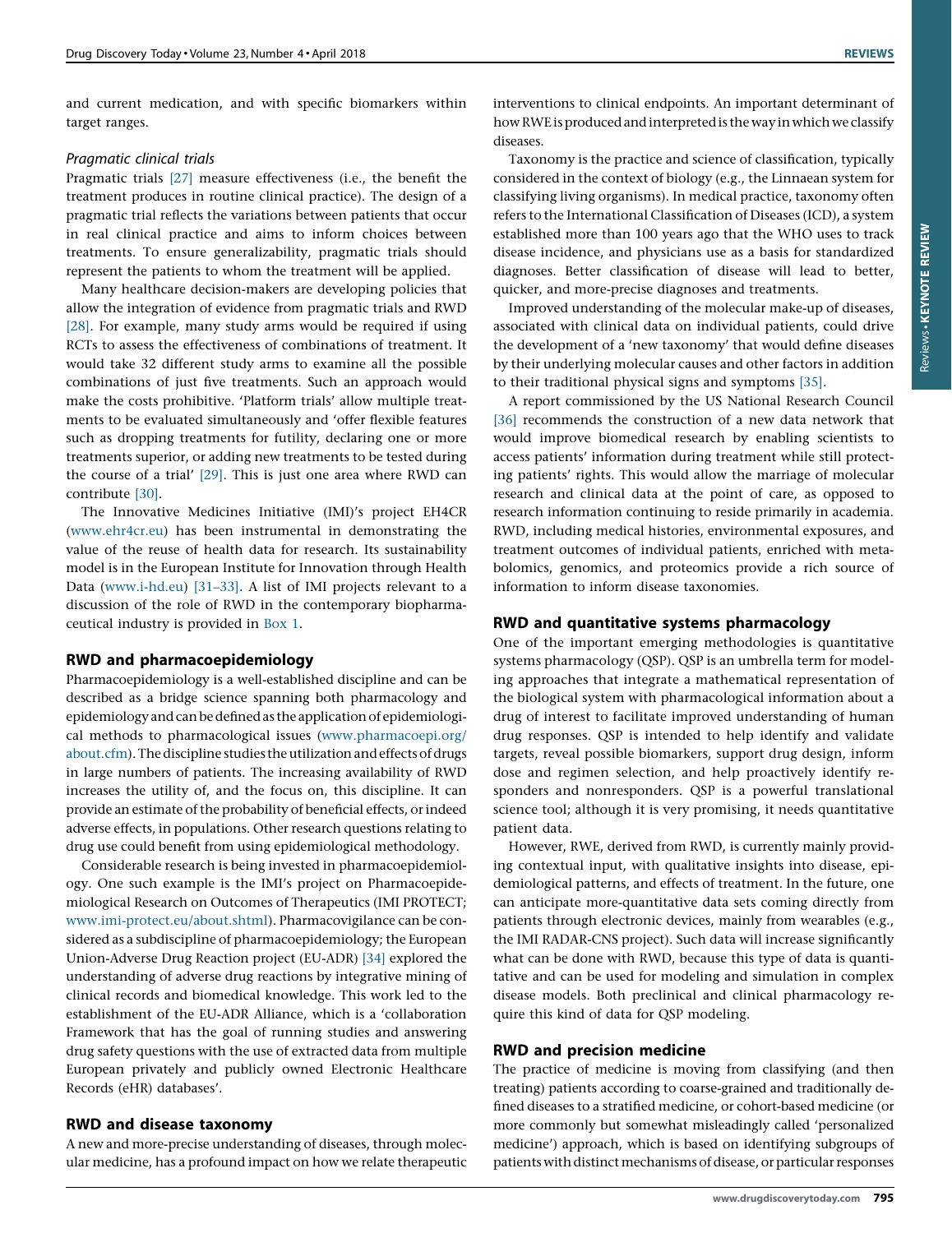# <span id="page-8-0"></span>BOX 1

# Examples of IMI projects relevant to the use of Real-World Data in patient-centred research

# RWD and IMI projects

The IMI ([www.imi.europa.eu/\)](http://www.imi.europa.eu/) is Europe's largest public–private initiative aiming to speed up the development of better and safer medicines for patients. Launched in 2008 with a  $\epsilon$ 2 billion budget, IMI had the goal of 'significantly improving the efficiency and effectiveness of the drug development process with the long-term aim that the pharmaceutical sector produce more effective and safer innovative medicines'. There are many (~90) IMI projects [\(www.imi.europa.eu/projects-results/project-factsheets](http://www.imi.europa.eu/projects-results/project-factsheets)), some of which are of particular interest to the RWD community.

## IMI EHR4CR

The EHR4CR project [\(www.ehr4cr.eu\)](http://www.ehr4cr.eu) has developed a robust and scalable platform that can utilize deidentified data from hospital EHR systems, in full compliance with the ethical, regulatory, and data protection policies and requirements of each participating country. The EHR4CR created the 'The Champion Programme', which sets out to prove the value of RWD for clinical research and has also established  $i \sim$ HD.

## IMI ADAPT-SMART

Inter alia, the IMI ADAPT-SMART project [\(http://www.adaptsmart.eu](http://www.adaptsmart.eu)) introduces the concept of 'Medicines adaptive pathways to patients' (MAPPs). This is a concept that seeks to provide patients with timely access to beneficial medicines, starting from a small group of wellidentified patients (often those with little or no alternative treatments). As RWD/RWE accumulates on the benefits and risks of a medicine, access can be extended to other groups of patients. MAPPs relate to a flexible pathway covering the entire life cycle of a medicine, from development, through licensing, to patient access (pricing/reimbursement and healthcare delivery). The project sets out to embrace important healthcare stakeholders, such as regulatory agencies, HTA bodies, companies, payers, patients, and healthcare professionals.

## IMI EMIF

The EMIF [\(www.emif.eu/](http://www.emif.eu/)) was launched in January 2013 as a 5-year project to help improve access to patient-level data. A common Information Framework (EMIF-Platform) links up and facilitates access to diverse medical and research data sources. Two primary research areas are being addressed: the onset of Alzheimer's disease (EMIF-AD) and metabolic complications of obesity (EMIF-Metabolic).

## IMI GetReal

The IMI GetReal [\(www.imi-getreal.eu/\)](http://www.imi-getreal.eu/) project was launched in 2013 as a 3-year activity that aimed to show how robust new methods of RWE collection and synthesis could be adopted earlier in the biopharmaceutical R&D and healthcare decision-making process. The project brought together key stakeholder groups (industry, academia, regulatory agencies, reimbursement agencies, healthcare budget holders, and patient groups) to share their insights and know-how. GetReal was challenged to develop new approaches for incorporating real-life data into drug development, and pave the way for greater consensus on this issue.

#### IMI 2

IMI 2 [\(www.imi.europa.eu/about-imi](http://www.imi.europa.eu/about-imi)) was launched in 2010 and will run for 10 years with a budget of  $\epsilon$ 3.276 billion. The goal of the IMI 2 program is to develop next-generation vaccines, medicines, and treatments, such as new antibiotics. One of the umbrella projects of IMI 2 is called 'Big Data for Better Outcomes' (BD4BO; [www.bd4bo.eu/\)](http://www.bd4bo.eu/).

#### Big Data for Better Outcomes

BD4BO [\[47\]](#page-13-0) 'aims to catalyse and support the evolution towards value-based and more outcomes-focused sustainable and therefore betterquality healthcare systems in Europe'. It aims to do this by maximizing the potential of large amounts of data from variable, quickly developing digital and nondigital sources, which will be referred to as 'big data' in the context of this initiative.

#### European Health Data Network

The European Health Data Network (EHD; [https://www.up2europe.eu/calls/european-health-data-network-ehdn-imi2-2017-12-04\\_1943.](https://www.up2europe.eu/calls/european-health-data-network-ehdn-imi2-2017-12-04_1943.html) [html](https://www.up2europe.eu/calls/european-health-data-network-ehdn-imi2-2017-12-04_1943.html)) is a BD4BO-enabling project with the aim of delivering the vision for large-scale medical outcomes research. It is anticipated that EHDN should take learnings from several initiatives, such as: (i) European Union FP7 project EU-ADR, TRANSFoRm; (ii) IMI projects EH4CR and EMIF; and (iii) the US-based OHDSI project.

The EHDN project has three goals: (i) to use the projects listed above to develop a standard methodology; (ii) to mature both the supply side and the demand side of the 'health data eco-system' in compliance with robust privacy and ethics governance; and (iii) to stimulate development of new and augmented health services through available and expanded technologies, in the interest of health outcomes. In addition, the EHDN project has three primary domains of focus: (i) research; (ii) health services efficiency; and (iii) individual patient care. The project will apply two important standards: (i) tOMOP CDM; and (ii) International Consortium for Health Outcomes Measurement (ICHOM) standards.

# IMI RADAR-CNS

The RADAR-CNS project aims to develop new ways of monitoring major depressive disorder, epilepsy, and multiple sclerosis using wearable devices and smartphone technology.

to treatments. Precision medicine, 'an emerging approach for disease treatment and prevention that takes into account individual variability in genes, environment, and lifestyle for each person' (<https://ghr.nlm.nih.gov/primer/precisionmedicine/definition>), is increasingly being viewed as the strategic direction for healthcare delivery. Different patients respond to the same drugs differently, in large part because of underlying differences in their genomes. RWD, along with its associated methodologies of QSP and modeling and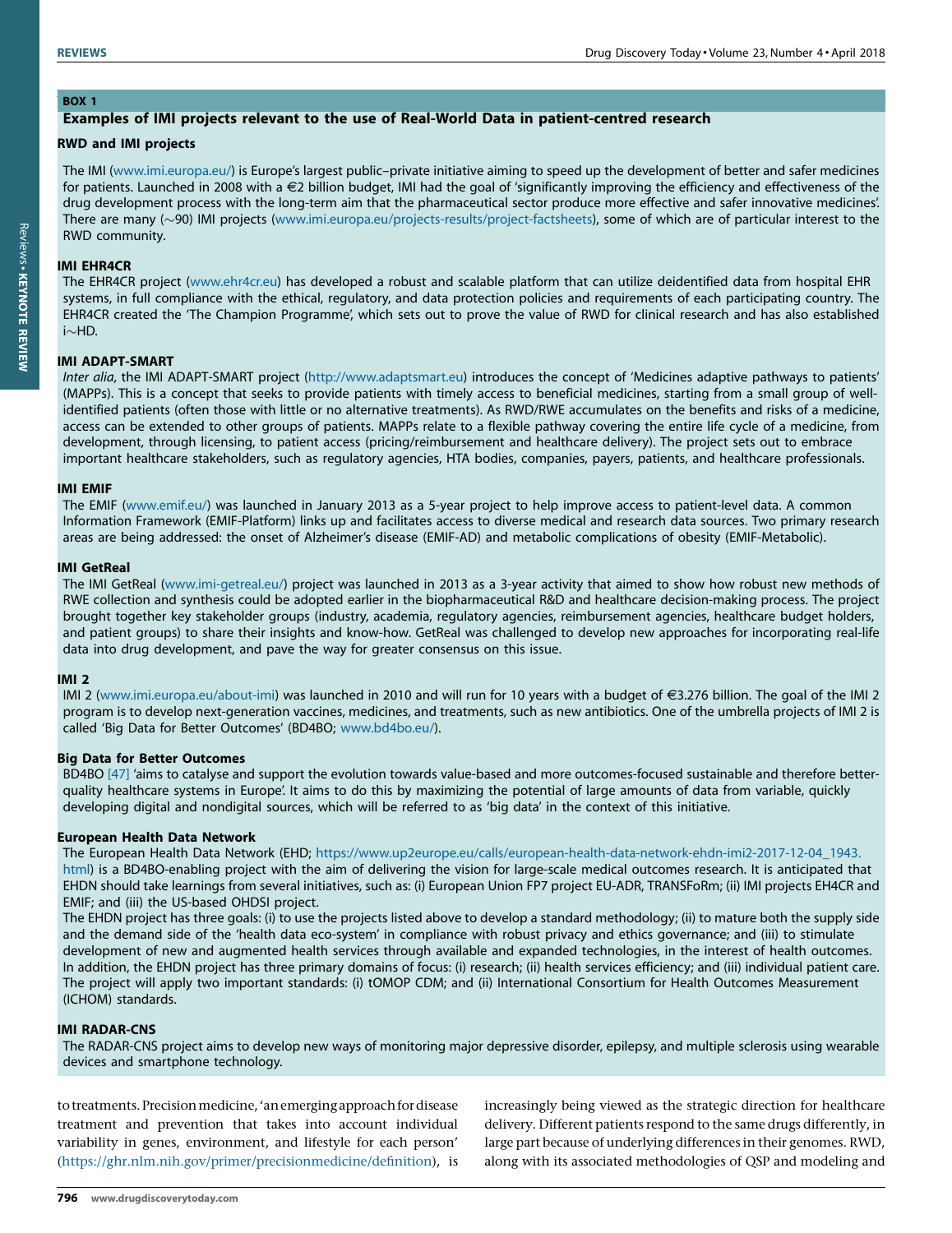simulation, can be exploited better to understand these important molecular biology differences between patients. If the biopharmaceutical industry can deploy stratified medicine and precision medicine approaches that demonstrate to the regulator and the payer a therapeutic value proposition that identifies those patients who should respond to a therapy (and, conversely, those patients who will not respond) then the effectiveness and the safety (i.e., the benefit:risk of the therapy) will be enhanced, its value improved, and the possibility of a listing in the pharmacopoeia enhanced.

The Royal Marsden Hospital in London is assessing the feasibility of using genetic sequencing to identify patients suitable for targeted drugs. Its FOrMAT [\(https://clinicaltrials.gov/ct2/show/](https://clinicaltrials.gov/ct2/show/NCT02112357) [NCT02112357](https://clinicaltrials.gov/ct2/show/NCT02112357)) study is recruiting up to 200 patients with advanced gastrointestinal cancer, including stomach, pancreatic, bowel and esophageal cancers, to take part. In addition, this trial aims to establish the logistical and technical infrastructure that will routinely and rapidly enable the identification of patients in this way.

The 100,000 Genomes Project, being carried out by Genomics England [\(www.genomicsengland.co.uk\)](http://www.genomicsengland.co.uk), is an example of RWD/ RWE being used to inform science and clinical practice. Genomes are analyzed from patients with cancers or with rare diseases. Correlation of phenotypic and genotypic information can lead to deeper scientific insights into the etiology of the disease and to more-precise diagnoses and, as such, more-precise therapeutic interventions.

#### Precision medicine accelerated by new technologies

There are some significant technology developments that are accelerating this drive towards precision medicine. Two strategies are currently being promoted to ensure that data stored in electronic health records (which by their nature can be very unstructured) can be effectively mined: (i) increasing the structure in such documents along with the use of controlled vocabularies; and (ii) applying Natural Language Processing (NLP) to unstructured or semistructured health data. However, advances in NLP in medicine and biology are dependent upon the size and quality of biomedical data sets used to train such algorithms.

Wearable smart devices (e.g., smart phones, smart watches, or Fitbits) can capture a wealth of patient-generated RWD without the patient needing to visit a clinical care environment. The capability to aggregate data from different wearables and track trends has already been demonstrated by the documented change in sleep patterns of Americans during the 2016 elections [\(https://health.](https://health.nokia.com/blog/2016/11/21/did-americans-lose-sleep-over-the-election/) [nokia.com/blog/2016/11/21/did-americans-lose-sleep-over](https://health.nokia.com/blog/2016/11/21/did-americans-lose-sleep-over-the-election/)[the-election/](https://health.nokia.com/blog/2016/11/21/did-americans-lose-sleep-over-the-election/)). However, well-defined standards to allow the seamless interoperability and data exchange for such 'wearables' are still not within reach. The use of artificial intelligence (AI) to generate predicted outcomes based on diverse, heterogenous data sets is viewed as a necessary step to deal with the explosion of data generated by wearables and smartphone 'apps' transmitting patient-reported outcomes. Whether such algorithms will be validated and, as such, usable in a GxP environment for submissionrelevant analyses, remains to be seen. Research and investment in this area are intense, with IDC reporting an expected increase in global AI-generated revenues from nearly US\$8.0 billion in 2016 to more than US\$47 billion in 2020 ([www.idc.com/getdoc.jsp?](http://www.idc.com/getdoc.jsp?containerId=prUS41878616) [containerId=prUS41878616](http://www.idc.com/getdoc.jsp?containerId=prUS41878616)). AI (including machine learning, deep learning, and cognitive computing) is now being exploited by many technology-focused companies, from small start-ups to large multinationals.

# RWD and social listening

Social listening, the mining of social media, has the potential to provide valuable insights into a patient's real-life use of therapeutics. Routinely used by commercial organizations to gain brand insight, biopharmaceutical companies, regulators, and others are now actively investigating social listening as an innovative and additional method of pharmacovigilance. With the number of global social media users expected to reach approximately 2.95 billion by 2020 [\(www.statista.com/topics/1164/social-networks/\)](http://www.statista.com/topics/1164/social-networks/), social media sites, such as Facebook, Twitter, Redditt, and LinkedIn, have significant potential to harness the patient's opinion and, as such, become a valuable source of adverse event and postmarket, patient-surveillance data. Indeed, specialized health social networks, such as HealthUnlocked and PatientsLikeMe, could provide even greater value. The immediacy of these data, along with their widespread availability, could provide insights into adverse effects and noncompliance. Indeed, social listening can be used to track the most-common reasons for patients switching between therapies [\[37\].](#page-12-0) It has the potential to provide a large amount of information about 'real-world benefit' as discussed from the patient's perspective [\[38\].](#page-12-0) Both the FDA (MedWatcher Social; [www.fda.gov/ScienceResearch/SpecialTopics/RegulatoryScience/](http://www.fda.gov/ScienceResearch/SpecialTopics/RegulatoryScience/ucm455305.htm) [ucm455305.htm](http://www.fda.gov/ScienceResearch/SpecialTopics/RegulatoryScience/ucm455305.htm)) and IMI (Web-RADR; [https://web-radr.eu/](https://web-radr.eu/about-us/) [about-us/\)](https://web-radr.eu/about-us/) have initiated digital-listening programs that automatically collect and collate social media information about drug safety events and experiences with medical products.

Social listening is a powerful, low-cost, real-time data source; however, the use of the data is not without limitations. Many issues exist, including data validation, source verification, the complexity of managing large unstructured data sets, identifying signals from the noise, interpreting free text interspersed with 'Text Speak', misspellings and slang, and multiple languages. These issues are not insurmountable, but require powerful natural language processing, machine learning, and AI platforms.

Patient centricity and patient engagement are becoming increasingly important in healthcare delivery. Social listening provides unprecedented access to the issues that are important to patients and offers significant opportunities to supplement traditional postmarket data.

Nonetheless, for these real benefits of social media to be maximized, standards, methodologies, and agreed practices regarding privacy and regulatory guidance are needed.

## RWD and regulatory guidance

There is considerable opportunity for RWD to enhance all areas of the drug lifecycle. For example, combining clinical data and RWD to enhance clinical trial design could reduce the number of patients required, thereby simultaneously delivering ethical, cost, and time benefits. RWD are nonstandardized and are often noisy, unstructured, and federated, and currently have no formal regulatory requirement. Substantial effort is required to find formalized ways of standardizing RWD. There is also the need to look at processes to enable end-to-end traceability and quality of the data to ensure trust for regulatory scrutiny. Such issues can be addressed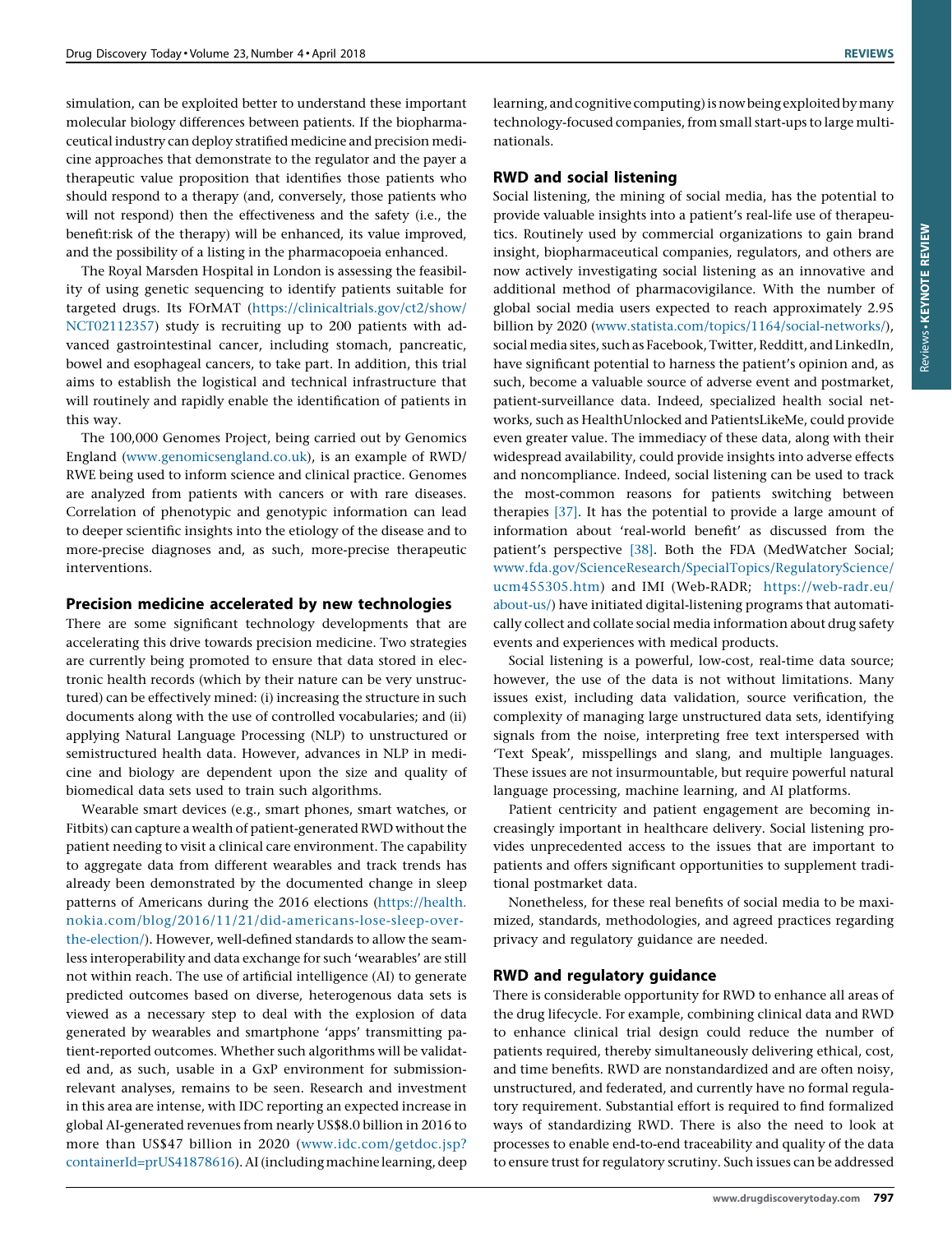in isolation, through clearly documented processes. However, regulatory guidance would be welcomed to promote industry-wide standardization, which would bring benefit to all, including, and perhaps especially, the regulators.

#### RWD and governance

If we are to scale up access and use of RWD, much effort will be required to overcome some of the challenging legal and ethical issues of data ownership and data privacy as well as the technical issues of performant infrastructure and security. Good practices in information governance, especially for research uses of health data, are emerging and have been documented elsewhere [\[39\]](#page-12-0).

Given the profound opportunities of RWD, an industry-wide governance body, with membership from the biopharmaceutical industry, regulatory bodies, and subject-matter experts, could help drive some of the required change. This governance would help build the guardrails and lay the foundation to exploit true 'value' for both patient outcomes and truly transformational industry change to the benefit of all parties.

Cyber security [\[40\]](#page-12-0) will also need to become more robust and resilient if the opportunities of RWD are fully to be realized. RWD security breaches, including attacks on stakeholders in healthcare systems, such as a ransomware attack on the NHS in the UK [\(www.](http://www.wired.co.uk/article/nhs-cyberattack-ransomware-security) [wired.co.uk/article/nhs-cyberattack-ransomware-security\)](http://www.wired.co.uk/article/nhs-cyberattack-ransomware-security), are a threat to data availability, integrity, confidentiality, and interoperability and, as such, are also a threat to the development and advancement of precision medicine. Blockchain ([www.telegraph.](http://www.telegraph.co.uk/technology/news/10881213/The-coming-digital-anarchy.html) [co.uk/technology/news/10881213/The-coming-digital-anarchy.](http://www.telegraph.co.uk/technology/news/10881213/The-coming-digital-anarchy.html) [html](http://www.telegraph.co.uk/technology/news/10881213/The-coming-digital-anarchy.html)), an open-source technology that came into prominence as the technology underpinning the virtual currency Bitcoin [\(https://](https://bitcoin.org/en/) [bitcoin.org/en/\)](https://bitcoin.org/en/), could enable patients to share personal data securely with healthcare stakeholders and could prove to be a useful tool to enhance RWD cyber security. For example, in Estonia, a country that is very dependent on its digital infrastructure, scalable blockchain technology has been developed and deployed to ensure the integrity of data stored in government repositories ([https://e-estonia.com/solutions/security-and-safety/](https://e-estonia.com/solutions/security-and-safety/ksi-blockchain/) [ksi-blockchain/](https://e-estonia.com/solutions/security-and-safety/ksi-blockchain/)).

## RWD and the need for a catalog and a marketplace

RWD sources are many and large, and data can be captured from any sources that formalize information related to medicine adherence and experience. These can range from, for example, hospitallevel diagnostic notes, data from internet of things (IoT)-enabled medical equipment, smartphones, and wearables collecting vital and environmental information. Unless effectively managed, data are therefore federated and difficult to discover and use. RWD vendors have addressed this by compiling data sets that can be licensed at a cost, but there is no standardization to this approach and no easy way to compare content. Some data sets can only be accessed from the provider's own infrastructure (e.g., Genomics England or Farr Institutes). Some full data sets must be purchased even if only a small cohort is required and, given the current, unmodernized delivery methods (e.g., via CD-ROMs), data are often considered out-of-date when they arrive and, as such, of limited value. Therefore, more work is required to ensure RWD follows the FAIR data principles (findable, accessible, interoperable, and reusable) [\[41\]](#page-12-0) and opportunity exists for a global catalog or marketplace for data to be implemented. An idealized, long-term vision would be for this service to drive standardization via a common data model, enable FAIR principles [as identified as important in, e.g., the IMI European Medical Information Framework (EMIF) project], and provide real-time access and interoperability.

# RWD and the need for a common data model

RWD are often noisy and unstructured. Effort has been made to address these constraints via the Observational Medical Outcomes Partnership (OMOP) common data model (CDM; [http://omop.](http://omop.org/CDM) [org/CDM\)](http://omop.org/CDM). However, it has not been as widely adopted as it might and is limited by data loss that often occurs doing conversion, because of limitations with data dictionaries. More work is required to build confidence in its use and further support is required by industry to encourage broader adoption if it is to be successful. With a standard data format, data interoperability and analytics across multiple data sets become more powerful, allowing new questions to be addressed. There is already significant interest in OMOP and CDM from the FDA and the EMA and expectations of enforcement by regulators might be one opportunity to develop its use.

# RWD and technology

The biopharmaceutical industry must find ways to reduce the silos between its different disciplines and functions that are involved in the generation of RWE. Management must create synergies between them to enable better collaboration. There is an urgent need for a change in mindset. As PwC noted in their report Revitalizing Pharmaceutical R&D [\[42\]](#page-12-0) ' . . . The real constraints are governance considerations and the lack of determination by senior leadership to drive the required level of change'. There needs to be more exchange of RWD/RWE and their associated ideas. One approach is to embrace technology, specifically a technology platform, to serve as an enabler for the business process transformation that needs to occur. Such an approach would appear to be encouraged by the National Institutes of Health, because, according to GenomeWeb ([www.genomeweb.com/informatics/nih-awards-9m](http://www.genomeweb.com/informatics/nih-awards-9m-funding-support-data-commons-pilot-phase)[funding-support-data-commons-pilot-phase](http://www.genomeweb.com/informatics/nih-awards-9m-funding-support-data-commons-pilot-phase)) 'it has awarded \$9 million in fiscal 2017 to fund 12 projects kicking off the initial phase of an effort to build a cloud-based platform for storing, sharing, accessing, and computing biomedical data, and other digital objects such as analytical tools'.

What if all the different disciplines across the organization, but now coordinated, could access a single, trusted, secure enterprise technology platform? What if all these different disciplines stopped purchasing independently the same data sources from the same external vendors? This could be achieved if they had access to an enterprise technology platform and were supported by clearly defined, internal business processes that enabled them to buy the data sources once and reuse them across all the disciplines. What if this enterprise technology platform could provide the scalability to deliver searchable, real-time data to the end-users with high-performance access to hundreds of millions of patient claims, EHRs, 'omics', mobile device, sensors, and other related data sources?

To analyze these data sources, many organizations spend substantial time, effort, and money on 'data wrangling' (i.e., the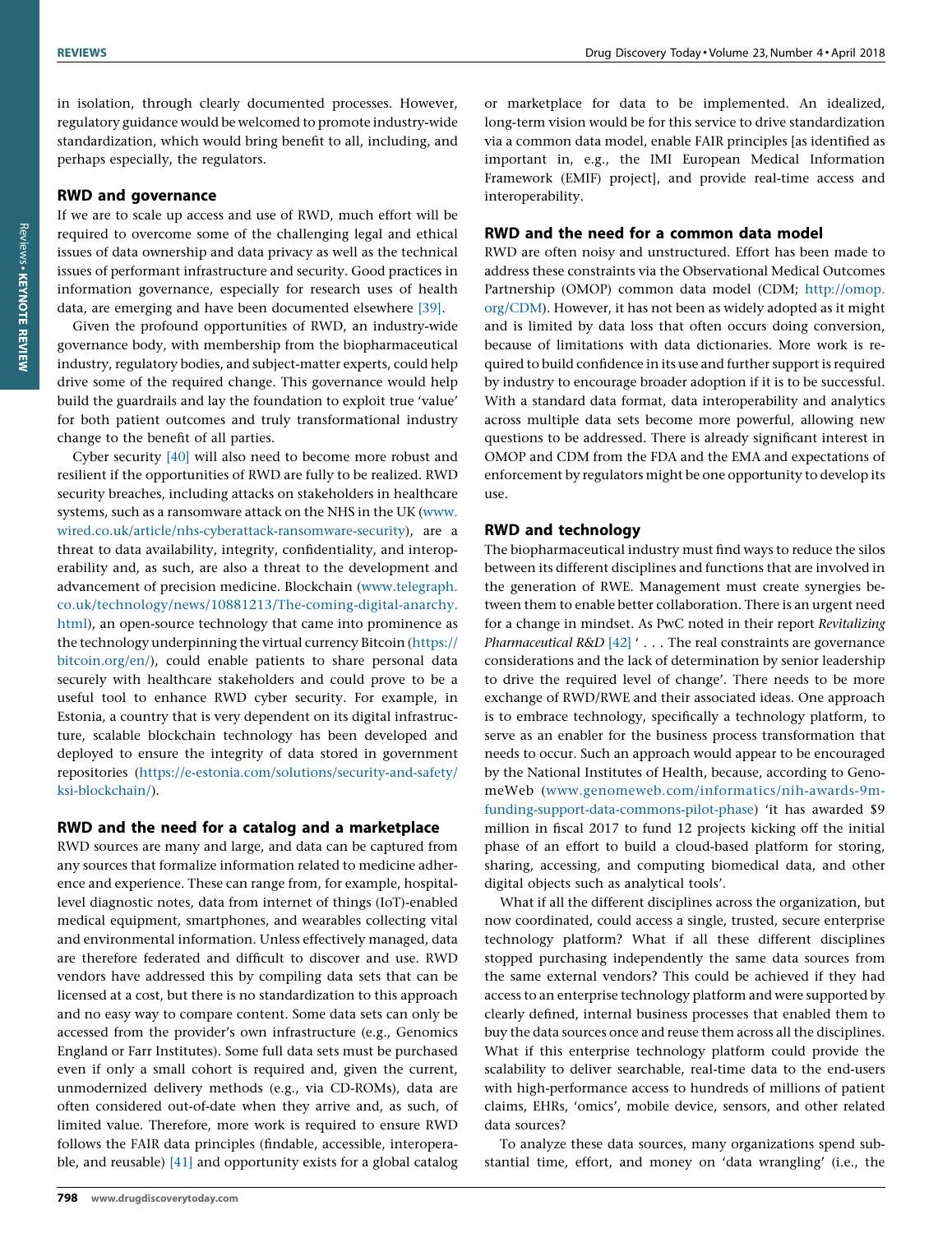process of cleaning, transforming, and aggregating the large-scale data sources with reference to a consistent enterprise taxonomy). Indeed, some organizations spend more time, effort, and money on 'data wrangling' than they do on the actual data analysis. What if this technology platform enabled low-cost, rapid 'data wrangling', such that dynamically formed, multidiscipline work groups from across the organization could spend most of their time doing analysis?

What if the technology platform leveraged industry and technology standards, such as: (i) Health Level Seven (HL7), involving Fast Healthcare Interoperability Resources (FHIR), Continuity of Care Document (CCD), and Clinical Document Architecture (CDA); (ii) Clinical Data Interchange Standards Consortium (CDISC), involving Operational Data Model (ODM), Study Data Tabulation Model (SDTM), and Shared Health And Research Electronic library (SHARE); and (iii) Observational Health Data Sciences and Informatics (OHDSI), involving OMOP CDM, as low-cost enablers and key elements to drive the efficiency of data wrangling?

What if the team members in these workgroups could define secure work areas so that they themselves could perform individual analysis and then bring that analysis into the broader team's shared and secure work area so that analysis can be shared and compared within the team?

What if the best of those analysis results were combined for a successful, consistent, cross-discipline perspective for the RWE business question(s) that need to be answered? For example, what outcomes are achieved, or what is the value of the extra benefit (e. g., addressing the fourth hurdle), or how do I satisfy all the different HTAs with their differing assessment methodologies?

What if every result of the analysis, including reports, line listings, programs, additional derived data sets, and so on, were all fully traceable to satisfy regulatory requirements and engender both internal and external trust especially with organizations including the HTAs, regulators, payers, and so on?

If such a technology platform with all of these capabilities were available, it could be the catalyst required to initiate the transformative task of business process alignment across the disciplines and start to achieve many of the business objectives identified as desirable. Clearly, such a business transformation process is substantially more complex than implementing the underlying technology, but the deployment of such a technology platform would provide a highly efficient enabler of such a business process transformation.

# Skills for RWD/RWE

However, research skills specific to the exploitation of RWD/RWE, such as domain knowledge as well as methodological and technical expertise, health informatics, and epidemiological capabilities, are not in such abundant supply within the pharmaceutical industry as those much longer-established skills, such as biostatistics required for the design, implementation, and analysis of the moretraditional RCTs.

Thus, the biopharmaceutical industry needs a multipronged approach to optimize the power of RWD collection and RWE generation including: (i) training in the strengths, weaknesses, and opportunities of RWD and RWE, with special emphasis on Mendelian randomization [\[43\];](#page-13-0) (ii) cross-organization cultural

Clearly, on-going investment in staff training, development, and education is required for the maintenance and continued development of these RWD/RWE skills for the future.

## Concluding remarks

Personal communication with a senior leader of observational research in a major biopharmaceutical company revealed that its pharmacoeconomic function was originally established with a complement of six. In 2017, the complement was over 100. Clearly, this is a not unimportant discipline.

RWD and its derivative, RWE, should be used to inform and guide the biopharmaceutical industry from drug discovery onwards [\[45\].](#page-13-0) RWE can provide insights into the pathophysiology of disease, enable the construction of more-precise disease taxonomies, be used better to design and execute RCTs, and be used to stratify patient populations, to identify more clearly those patients who might benefit from a clinical trial, to provide earlier signals of safety issues, and, indeed, be used to avoid those safety issues. RWE needs to be more extensively used by the biopharmaceutical industry, regulators, and HTAs to establish endpoints and clinical outcomes that are more patient centered and establish the value of innovative therapies with greater sophistication than at present.

While adhering to good practices, not least in the protection of privacy, all stakeholders need greater access to fine-grained, highquality, and interoperable health data, and need to develop an integrated, evidence-based development model that brings together RCTs and RWE to enable an adaptive licensing [\[46\]](#page-13-0) approach throughout the life cycle of each drug.

RWE is nondiscretionary when demonstrating the value of a therapy to HTAs. Pharma needs to work constructively with the HTAs to develop a common language, supported by commonly agreed methods, that unequivocally exposes the value of a therapy, not only in the near term, but also in the longer term, by identifying the cost savings of avoided downstream morbidities (e.g., patient hospital days, lost working time for patients and indeed carers, and added family costs).

The burden is now on biopharma R&D organizations, and their corporate leadership, to work constructively with all the healthcare system stakeholders to overhaul the current drug discovery, development, marketing authorization, and market value models. There is also a burden on the regulatory agencies and the health technology agencies and the payers to see how they might work better together to facilitate for patients, timely and affordable access to new medicines.

However, some points emerge. For example, is it cost-effective for each biopharmaceutical company individually and separately to: (i) invest in the significant IT infrastructures required to capture, manage, and analyze RWD?; (ii) build up and retain a staff of engineers and data architects to manage the servers and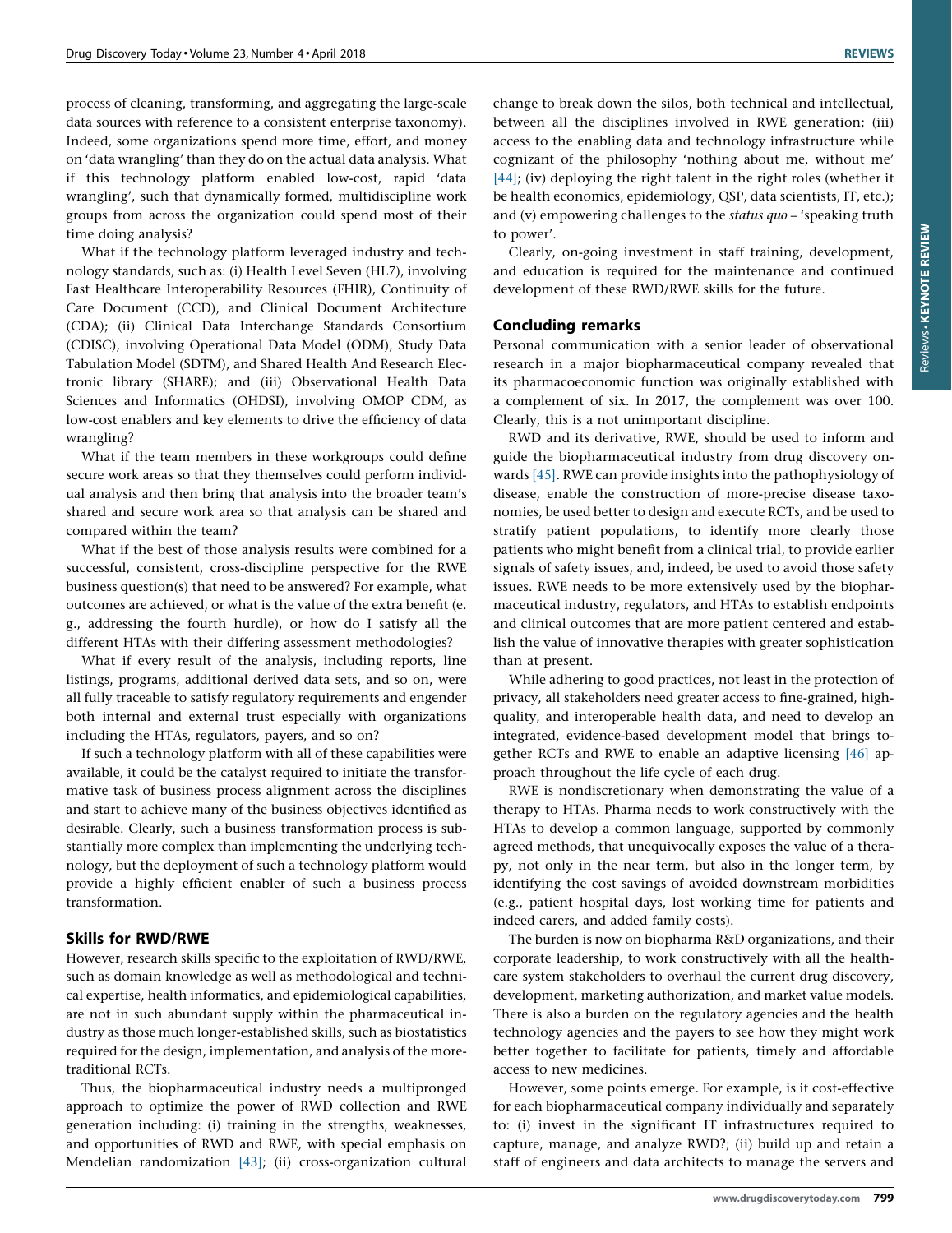<span id="page-12-0"></span>the Hadoop data lakes?; (iii) retain a cadre of cyber-security specialists to protect its RWD infrastructure?; (iv) get expert legal counsel to advise on the legal and regulatory aspects of the use of RWD?; and (v) consider the ethical implications of big data linkage?

Alternatively, can the biopharmaceutical industry come together with other key healthcare stakeholders and review the current state-of-the-art, identify best practices, and chart a standardsbased way forward for the optimal exploitation or RWD/RWE? Can the biopharmaceutical industry also come together with some of its major technology suppliers and collectively define the requirements for commonly accessed, regulatory-compliant, trusted third-party RWD platforms that can provide the RWD services for individual biopharmaceutical companies and indeed other stakeholders in the healthcare system?

Such a precompetitive, collaborative, shared approach would create economies of scale. The cost savings enjoyed by each participating company would free up resources to invest in the strategic specialties of RWD/RWE, such as pharmacoepidemiology and quantified systems pharmacology, along with the data

scientists and their deep domain knowledge and statistics and 'R' expertise.

We strongly advocate a precompetitive, collaborative approach to these challenges. Perhaps a not-for-profit, precompetitive collaboration organization, such as the Pistoia Alliance ([www.](http://www.pistoiaalliance.org/) [pistoiaalliance.org/](http://www.pistoiaalliance.org/)), might provide the infrastructure to create a Community of Interest (CoI) to undertake this work to create the specification for a shared, third-party RWD/RWE capability. By joining such a cross-industry precompetitive collaboration, individual companies (drawn from the healthcare system but with a strong presence from the biopharmaceutical industry) could share understanding, elucidate best practices, specify required functionality, identify appropriate standards, describe the skills required, and review the most-appropriate technological approaches.

## Declaration of interest

J.W. is a consultant to the Pistoia Alliance. As such the Pistoia Alliance funded the coordination of this multi-author paper. S.A. is the President of the Pistoia Alliance. Amgen, Bayer, Pine Biotech, Pryv, MSD, Abbive and Novartis are members of the Pistoia Alliance.

#### References

- 1 National Institute on Aging (2011) Global Health and Aging. [National](http://refhub.elsevier.com/S1359-6446(17)30366-5/sbref0005) Institute of [Health](http://refhub.elsevier.com/S1359-6446(17)30366-5/sbref0005)
- 2 Berkley, S. (2014) [Improving](http://refhub.elsevier.com/S1359-6446(17)30366-5/sbref0010) access to vaccines through tiered pricing. Lancet 383, [2265–2267](http://refhub.elsevier.com/S1359-6446(17)30366-5/sbref0010)
- 3 UN (2015) World [Population](http://refhub.elsevier.com/S1359-6446(17)30366-5/sbref0015) Ageing. United Nations
- 4 [QuintilesIMS](http://refhub.elsevier.com/S1359-6446(17)30366-5/sbref0020) Institute (2017) Medicines Use and Spending in the U.S. A Review of 2016 and Outlook to 2021. [QuintilesIMS](http://refhub.elsevier.com/S1359-6446(17)30366-5/sbref0020) Institute
- 5 Health and Social Care [Information](http://refhub.elsevier.com/S1359-6446(17)30366-5/sbref0025) Centre (2015) Prescribing Costs in Hospitals and the Community. Health and Social Care [Information](http://refhub.elsevier.com/S1359-6446(17)30366-5/sbref0025) Centre
- 6 Wright, O. (2016) NHS [spending](http://refhub.elsevier.com/S1359-6446(17)30366-5/sbref0030)  $£1$  billion on four drugs as bill soars. The Times Monday, 15th [December](http://refhub.elsevier.com/S1359-6446(17)30366-5/sbref0030)
- 7 Pfizer (2015) Role of [Pharmaceuticals](http://refhub.elsevier.com/S1359-6446(17)30366-5/sbref0035) in U.S. Health Care Spending. Pfizer
- 8 [Congressional](http://refhub.elsevier.com/S1359-6446(17)30366-5/sbref0040) Budget Office (2013) Offsetting Effects of Prescription Drug Use on Medicare's Spending for Medical Services. [Congressional](http://refhub.elsevier.com/S1359-6446(17)30366-5/sbref0040) Budget Office
- 9 [Duke-Margolis](http://refhub.elsevier.com/S1359-6446(17)30366-5/sbref0045) Center for Health Policy (2017) A Framework for Regulatory Use of Real-World Evidence. [Duke-Margolis](http://refhub.elsevier.com/S1359-6446(17)30366-5/sbref0045) Center for Health Policy
- 10 [Krousel-Wood,](http://refhub.elsevier.com/S1359-6446(17)30366-5/sbref0050) M.A. (1999) Practical considerations in the measurement of outcomes in [healthcare.](http://refhub.elsevier.com/S1359-6446(17)30366-5/sbref0050) Ochsner J. 1, 187–194
- 11 [Fitzmartin,](http://refhub.elsevier.com/S1359-6446(17)30366-5/sbref0055) R. et al. (2010) The tale of health care reform. DIA Global Forum [December](http://refhub.elsevier.com/S1359-6446(17)30366-5/sbref0055) 2010
- 12 Bhat, A. (2010) [Evolution](http://refhub.elsevier.com/S1359-6446(17)30366-5/sbref0060) of clinical research: a history before and beyond James Lind. [Perspect.](http://refhub.elsevier.com/S1359-6446(17)30366-5/sbref0060) Clin. Res. 1, 6–10 22
- 13 Huber, P. (2013) The Digital Future of Molecular Medicine: Rethinking FDA [Regulation.](http://refhub.elsevier.com/S1359-6446(17)30366-5/sbref0065) [FDA](http://refhub.elsevier.com/S1359-6446(17)30366-5/sbref0065)
- 14 Eichler, H.-G. et al. (2015) From adaptive licensing to adaptive [pathways:](http://refhub.elsevier.com/S1359-6446(17)30366-5/sbref0070) delivering a flexible life-span approach to bring new drugs to patients. Clin. [Pharmacol.](http://refhub.elsevier.com/S1359-6446(17)30366-5/sbref0070) Ther. 97, [234–246](http://refhub.elsevier.com/S1359-6446(17)30366-5/sbref0070)
- 15 FDA (2017) [Breakthrough](http://refhub.elsevier.com/S1359-6446(17)30366-5/sbref0075) Devices Program Draft Guidance for Industry and Food and Drug [Administration](http://refhub.elsevier.com/S1359-6446(17)30366-5/sbref0075) Staff. FDA
- 16 US House Energy and Commerce [Committee](http://refhub.elsevier.com/S1359-6446(17)30366-5/sbref0080) (2015) 21st Century Cures Discussion Document Summary. US House Energy and Commerce [Committee](http://refhub.elsevier.com/S1359-6446(17)30366-5/sbref0080)
- 17 [McClellan,](http://refhub.elsevier.com/S1359-6446(17)30366-5/sbref0085) M. et al. (2015) Faster, More Efficient Innovation through Better Evidence on Real-World Safety and [Effectiveness.](http://refhub.elsevier.com/S1359-6446(17)30366-5/sbref0085) The Brookings Institution
- 18 Walton, M.K. et al. (2015) ISPOR task force report: clinical outcome [assessments:](http://refhub.elsevier.com/S1359-6446(17)30366-5/sbref0090) conceptual foundation – report of the ISPOR Clinical Outcomes [Assessment](http://refhub.elsevier.com/S1359-6446(17)30366-5/sbref0090) – Emerging Good Practices for [Outcomes](http://refhub.elsevier.com/S1359-6446(17)30366-5/sbref0090) Research Task Force. Value Health 18,
- [741–752](http://refhub.elsevier.com/S1359-6446(17)30366-5/sbref0090) 19 Houle, D. et al. (2010) [Phenomics:](http://refhub.elsevier.com/S1359-6446(17)30366-5/sbref0095) the next challenge. Nat. Rev. Genet. 11, 855–886
- 20 WHO (2014) Health Technology [Assessment.](http://refhub.elsevier.com/S1359-6446(17)30366-5/sbref0100) WHO
- 21 Nord, E. et al. (2009) QALYs: some [challenges.](http://refhub.elsevier.com/S1359-6446(17)30366-5/sbref0105) Value Health 12 (Suppl. 1), S10–S15
- 22 NICE (2013) Judging whether Public Health [Interventions](http://refhub.elsevier.com/S1359-6446(17)30366-5/sbref0110) Offer Value for Money. NICE
- 23 DiMassi, J. et al. (2016) Innovation in the [pharmaceutical](http://refhub.elsevier.com/S1359-6446(17)30366-5/sbref0115) industry: new estimates of R&D costs. J. [Health](http://refhub.elsevier.com/S1359-6446(17)30366-5/sbref0115) Econ. 47, 20–33
- 24 Paul, J.E. et al. (2001) 'Fourth hurdle reviews', NICE, and database [applications.](http://refhub.elsevier.com/S1359-6446(17)30366-5/sbref0120) [Pharmacoepidemiol.](http://refhub.elsevier.com/S1359-6446(17)30366-5/sbref0120) Drug Saf. 10, 429–438
- 25 Cann, K. et al. (2008) A Comparison of Reasons for [Recommendation](http://refhub.elsevier.com/S1359-6446(17)30366-5/sbref0125) and Rejection in Four HTA Systems: NICE, SMC, CADTH and PBAC. Heron Evidence [Development](http://refhub.elsevier.com/S1359-6446(17)30366-5/sbref0125)
- 26 Kabisch, M. et al. (2011) [Randomized](http://refhub.elsevier.com/S1359-6446(17)30366-5/sbref0130) controlled trials. Dtsch. Arztebl. Int. 108, 663-[668](http://refhub.elsevier.com/S1359-6446(17)30366-5/sbref0130)
- 27 Roland, M. et al. (1998) What are [pragmatic](http://refhub.elsevier.com/S1359-6446(17)30366-5/sbref0135) trials? BMJ 316, 285
- 28 FDA (2016) Use of Real-World Evidence to Support Regulatory [Decision-Making](http://refhub.elsevier.com/S1359-6446(17)30366-5/sbref0140) for Medical [Devices.](http://refhub.elsevier.com/S1359-6446(17)30366-5/sbref0140) FDA
- 29 Saville, B. et al. (2016) [Efficiencies](http://refhub.elsevier.com/S1359-6446(17)30366-5/sbref0145) of platform clinical trials: a vision of the future. J. Soc. Clin. Trials 13, [358–366](http://refhub.elsevier.com/S1359-6446(17)30366-5/sbref0145)
- 30 Mahajan, R. (2015) Real world data: [additional](http://refhub.elsevier.com/S1359-6446(17)30366-5/sbref0150) source for making clinical decisions. Int. J. [Appl.](http://refhub.elsevier.com/S1359-6446(17)30366-5/sbref0150) Basic Med. Res. 5, 82
- 31 Dupont, D. et al. (2017) Business analysis for a sustainable, [multi-stakeholder](http://refhub.elsevier.com/S1359-6446(17)30366-5/sbref0155) ecosystem for [leveraging](http://refhub.elsevier.com/S1359-6446(17)30366-5/sbref0155) the Electronic Health Records for Clinical Research [\(EHR4CR\)](http://refhub.elsevier.com/S1359-6446(17)30366-5/sbref0155) platform in Europe. Int. J. Med. Inform. 97, 341–352
- 32 Dupont, D. (2016) Assessing the financial impact of reusing [electronic](http://refhub.elsevier.com/S1359-6446(17)30366-5/sbref0160) health records data for clinical research: results from the EHR4CR [European](http://refhub.elsevier.com/S1359-6446(17)30366-5/sbref0160) Project. J. Health. Med. [Informat.](http://refhub.elsevier.com/S1359-6446(17)30366-5/sbref0160) 7, 235
- 33 Beresniak, A. (2016) [Cost-benefit](http://refhub.elsevier.com/S1359-6446(17)30366-5/sbref0165) assessment of using electronic health records data for clinical research versus current practices: [contribution](http://refhub.elsevier.com/S1359-6446(17)30366-5/sbref0165) of the Electronic Health Records for Clinical Research [\(EHR4CR\)](http://refhub.elsevier.com/S1359-6446(17)30366-5/sbref0165) European Project. Contemp. Clin. Trials 46, [85–91](http://refhub.elsevier.com/S1359-6446(17)30366-5/sbref0165)
- 34 Coloma, P.M. (2011) [Combining](http://refhub.elsevier.com/S1359-6446(17)30366-5/sbref0170) electronic healthcare databases in Europe to allow for large-scale drug safety monitoring: the EU-ADR Project. [Pharmacoepidemiol.](http://refhub.elsevier.com/S1359-6446(17)30366-5/sbref0170) Drug Saf. 20, [1–11](http://refhub.elsevier.com/S1359-6446(17)30366-5/sbref0170)
- 35 Kola, I. et al. (2011) A call to reform the [taxonomy](http://refhub.elsevier.com/S1359-6446(17)30366-5/sbref0175) of human disease. Nat. Rev. Drug Discov. 10, [641–642](http://refhub.elsevier.com/S1359-6446(17)30366-5/sbref0175)
- 36 National Research Council (US) Committee on A Framework for [Developing](http://refhub.elsevier.com/S1359-6446(17)30366-5/sbref0180) a New [Taxonomy](http://refhub.elsevier.com/S1359-6446(17)30366-5/sbref0180) of Disease (2011) Toward Precision Medicine: Building a Knowledge Network for [Biomedical](http://refhub.elsevier.com/S1359-6446(17)30366-5/sbref0180) Research and a New Taxonomy of Disease. National Research Council
- 37 Risson, V. et al. (2016) Patterns of [treatment](http://refhub.elsevier.com/S1359-6446(17)30366-5/sbref0185) switching in multiple sclerosis therapies in US patients active on social media: [application](http://refhub.elsevier.com/S1359-6446(17)30366-5/sbref0185) of social media content analysis to health [outcomes](http://refhub.elsevier.com/S1359-6446(17)30366-5/sbref0185) research. J. Med. Internet Res. 18, e62
- 38 Powell, G.E. et al. (2015) In their own words: social listening for [real-world](http://refhub.elsevier.com/S1359-6446(17)30366-5/sbref0190) benefits from [prescription](http://refhub.elsevier.com/S1359-6446(17)30366-5/sbref0190) and OTC products. Value Health 18, A86
- 39 Kalra, D. et al. (2016) The European Institute for [Innovation](http://refhub.elsevier.com/S1359-6446(17)30366-5/sbref0195) through Health Data. Learn. [Health](http://refhub.elsevier.com/S1359-6446(17)30366-5/sbref0195) Syst. 1, 1–8
- 40 [Musijaral,](http://refhub.elsevier.com/S1359-6446(17)30366-5/sbref0200) S. (2015) Intelligent Cyber Security for the Real World. Cisco
- 41 [Wilkinson,](http://refhub.elsevier.com/S1359-6446(17)30366-5/sbref0205) M. et al. (2016) The FAIR Guiding Principles for scientific data [management](http://refhub.elsevier.com/S1359-6446(17)30366-5/sbref0205) and stewardship. Sci. Data 3, 160018
- 42 Rönicke, V. et al. (2015) Revitalizing [Pharmaceutical](http://refhub.elsevier.com/S1359-6446(17)30366-5/sbref0210) R&D-The Value of Real World [Evidence.](http://refhub.elsevier.com/S1359-6446(17)30366-5/sbref0210) PWC

800 www.drugdiscoverytoday.com